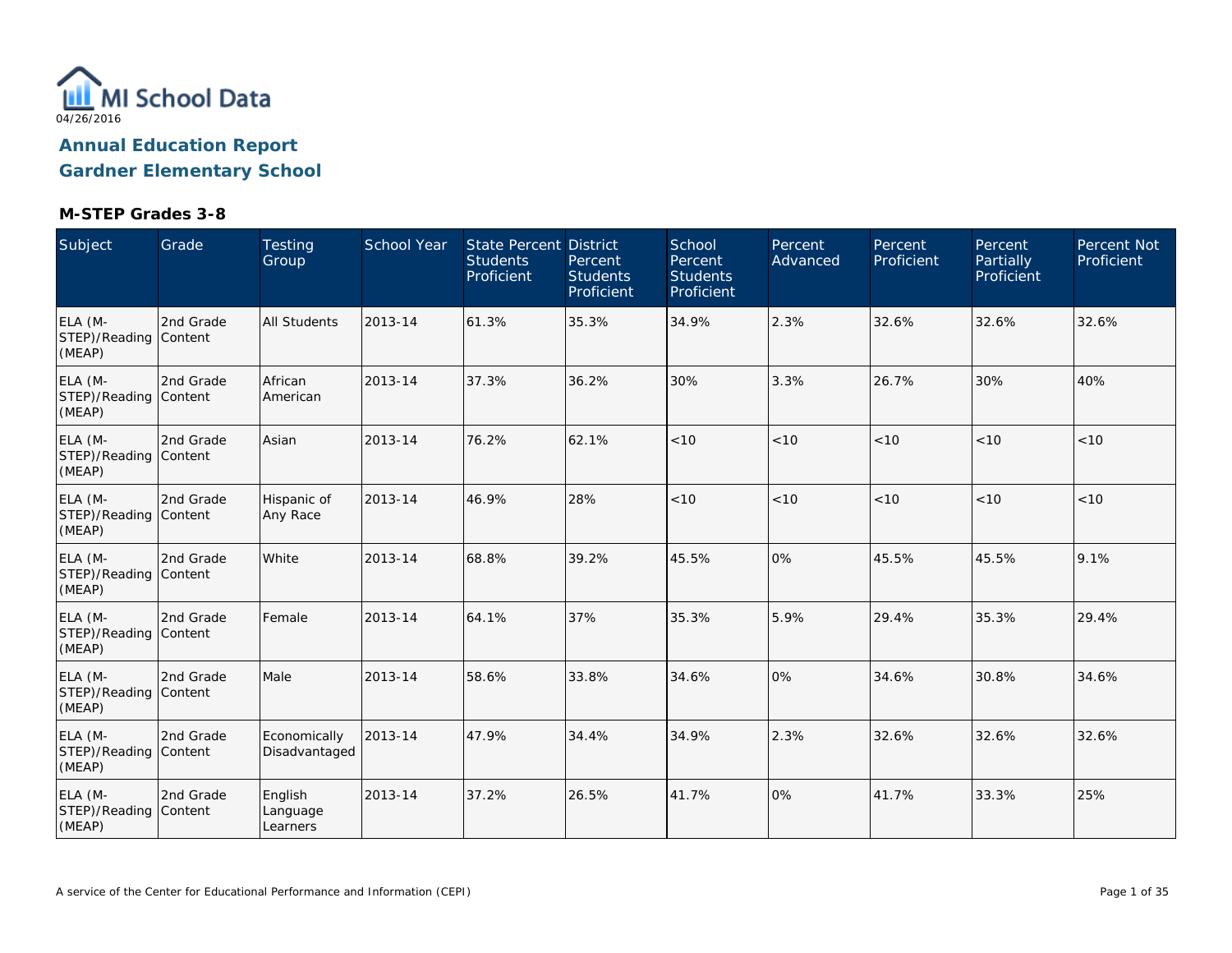

| Subject                                    | Grade     | <b>Testing</b><br>Group              | <b>School Year</b> | <b>State Percent District</b><br><b>Students</b><br>Proficient | Percent<br><b>Students</b><br>Proficient | School<br>Percent<br><b>Students</b><br>Proficient | Percent<br>Advanced | Percent<br>Proficient | Percent<br><b>Partially</b><br>Proficient | <b>Percent Not</b><br>Proficient |
|--------------------------------------------|-----------|--------------------------------------|--------------------|----------------------------------------------------------------|------------------------------------------|----------------------------------------------------|---------------------|-----------------------|-------------------------------------------|----------------------------------|
| ELA (M-<br>STEP)/Reading Content<br>(MEAP) | 2nd Grade | Students With<br><b>Disabilities</b> | 2013-14            | 35.1%                                                          | 21%                                      | < 10                                               | < 10                | < 10                  | < 10                                      | <10                              |
| ELA (M-<br>STEP)/Reading Content<br>(MEAP) | 3rd Grade | <b>All Students</b>                  | 2014-15            | 50%                                                            | 11.7%                                    | 2.5%                                               | 0%                  | 2.5%                  | 17.5%                                     | 80%                              |
| ELA (M-<br>STEP)/Reading Content<br>(MEAP) | 3rd Grade | <b>All Students</b>                  | 2013-14            | 70%                                                            | 42.6%                                    | 28.6%                                              | 0%                  | 28.6%                 | 28.6%                                     | 42.9%                            |
| ELA (M-<br>STEP)/Reading Content<br>(MEAP) | 3rd Grade | African<br>American                  | 2014-15            | 23.2%                                                          | 10.5%                                    | 3.7%                                               | 0%                  | 3.7%                  | 11.1%                                     | 85.2%                            |
| ELA (M-<br>STEP)/Reading Content<br>(MEAP) | 3rd Grade | African<br>American                  | 2013-14            | 47.6%                                                          | 41.8%                                    | 32%                                                | 0%                  | 32%                   | 28%                                       | 40%                              |
| ELA (M-<br>STEP)/Reading Content<br>(MEAP) | 3rd Grade | Asian                                | 2013-14            | 81.1%                                                          | 72.1%                                    | < 10                                               | < 10                | < 10                  | < 10                                      | $<10$                            |
| ELA (M-<br>STEP)/Reading Content<br>(MEAP) | 3rd Grade | Hispanic of<br>Any Race              | 2014-15            | 37.2%                                                          | 14.8%                                    | < 10                                               | < 10                | < 10                  | < 10                                      | < 10                             |
| ELA (M-<br>STEP)/Reading Content<br>(MEAP) | 3rd Grade | Hispanic of<br>Any Race              | 2013-14            | 57.8%                                                          | 44.4%                                    | < 10                                               | < 10                | < 10                  | < 10                                      | < 10                             |
| ELA (M-<br>STEP)/Reading Content<br>(MEAP) | 3rd Grade | White                                | 2014-15            | 58.2%                                                          | 12.1%                                    | 0%                                                 | 0%                  | 0%                    | 25%                                       | 75%                              |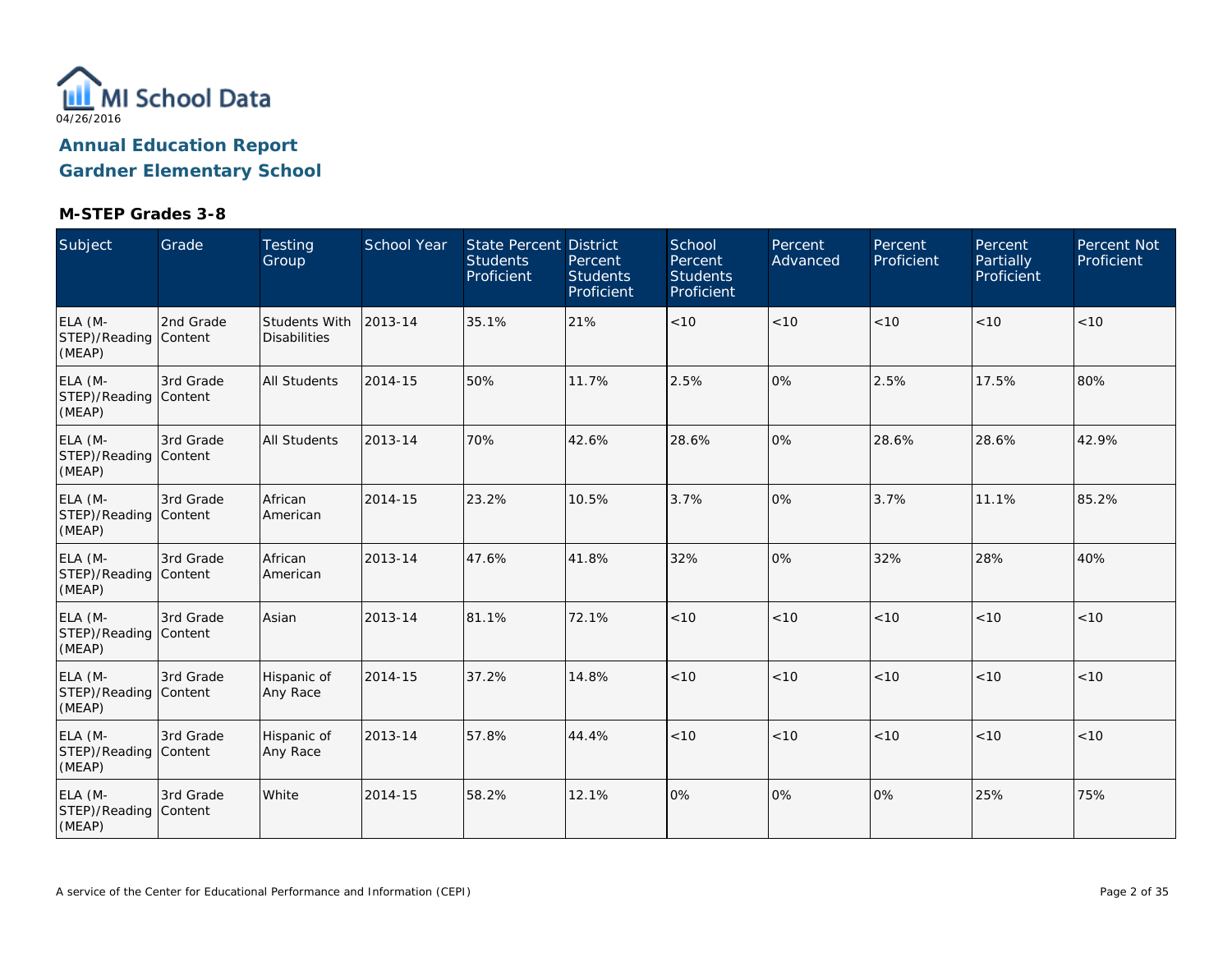

| Subject                                    | Grade     | Testing<br>Group                | <b>School Year</b> | <b>State Percent District</b><br><b>Students</b><br>Proficient | Percent<br><b>Students</b><br>Proficient | School<br>Percent<br><b>Students</b><br>Proficient | Percent<br>Advanced | Percent<br>Proficient | Percent<br>Partially<br>Proficient | Percent Not<br>Proficient |
|--------------------------------------------|-----------|---------------------------------|--------------------|----------------------------------------------------------------|------------------------------------------|----------------------------------------------------|---------------------|-----------------------|------------------------------------|---------------------------|
| ELA (M-<br>STEP)/Reading Content<br>(MEAP) | 3rd Grade | White                           | 2013-14            | 76.5%                                                          | 41.3%                                    | $<10$                                              | $<10$               | < 10                  | < 10                               | $<10$                     |
| ELA (M-<br>STEP)/Reading Content<br>(MEAP) | 3rd Grade | Female                          | 2014-15            | 54.7%                                                          | 14.1%                                    | 4.3%                                               | 0%                  | 4.3%                  | 21.7%                              | 73.9%                     |
| ELA (M-<br>STEP)/Reading Content<br>(MEAP) | 3rd Grade | Female                          | 2013-14            | 73%                                                            | 46.6%                                    | 21.4%                                              | 0%                  | 21.4%                 | 50%                                | 28.6%                     |
| ELA (M-<br>STEP)/Reading Content<br>(MEAP) | 3rd Grade | Male                            | 2014-15            | 45.5%                                                          | 9.1%                                     | 0%                                                 | 0%                  | 0%                    | 11.8%                              | 88.2%                     |
| ELA (M-<br>STEP)/Reading Content<br>(MEAP) | 3rd Grade | Male                            | 2013-14            | 67%                                                            | 38.7%                                    | 33.3%                                              | 0%                  | 33.3%                 | 14.3%                              | 52.4%                     |
| ELA (M-<br>STEP)/Reading Content<br>(MEAP) | 3rd Grade | Economically<br>Disadvantaged   | 2014-15            | 35.3%                                                          | 10.4%                                    | 2.8%                                               | 0%                  | 2.8%                  | 13.9%                              | 83.3%                     |
| ELA (M-<br>STEP)/Reading Content<br>(MEAP) | 3rd Grade | Economically<br>Disadvantaged   | 2013-14            | 57.3%                                                          | 40.9%                                    | 27.3%                                              | 0%                  | 27.3%                 | 27.3%                              | 45.5%                     |
| ELA (M-<br>STEP)/Reading Content<br>(MEAP) | 3rd Grade | English<br>Language<br>Learners | 2014-15            | 34.7%                                                          | 16.4%                                    | 0%                                                 | 0%                  | 0%                    | 40%                                | 60%                       |
| ELA (M-<br>STEP)/Reading Content<br>(MEAP) | 3rd Grade | English<br>Language<br>Learners | 2013-14            | 42.9%                                                          | 43.5%                                    | < 10                                               | < 10                | < 10                  | < 10                               | < 10                      |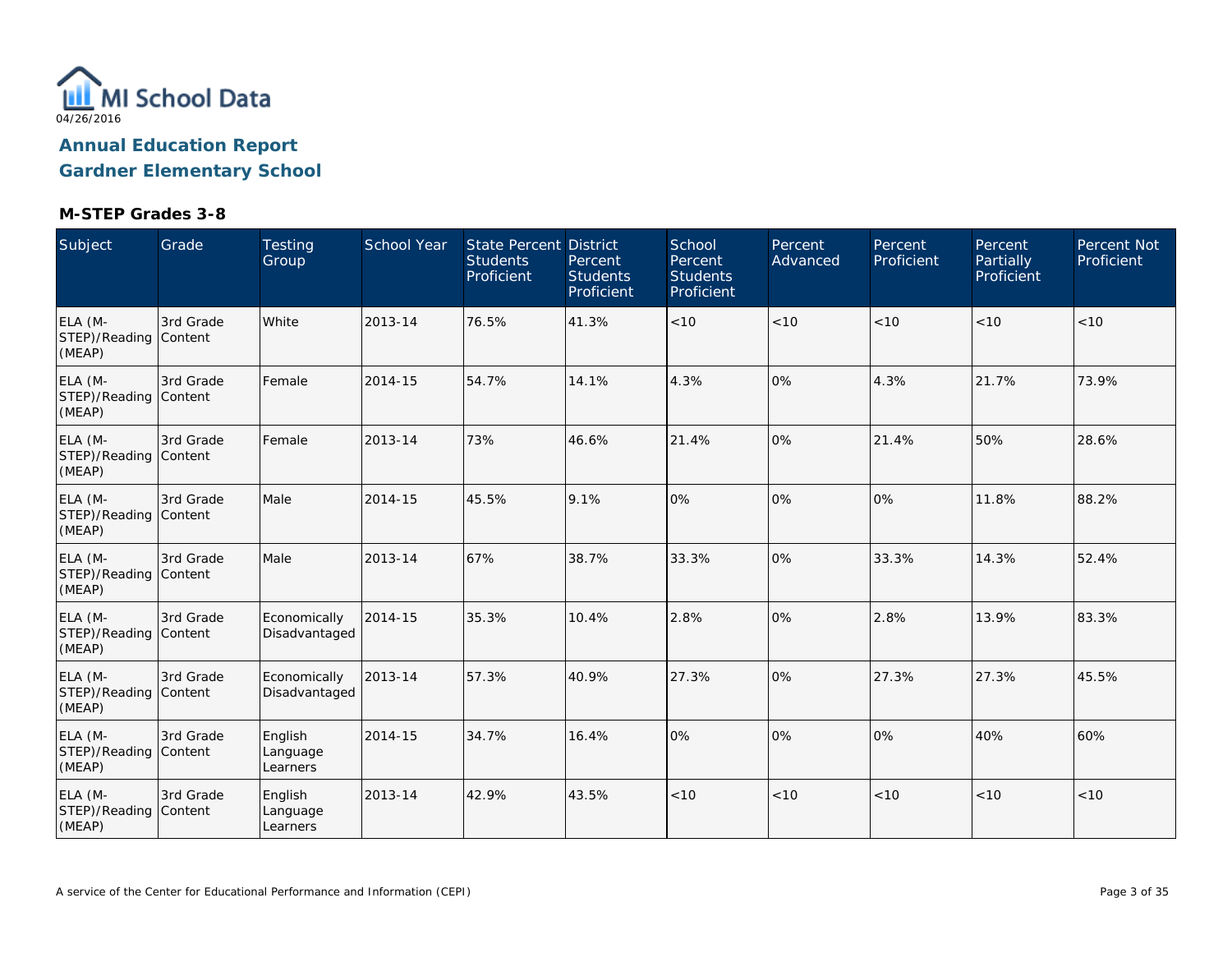

| Subject                                    | Grade     | <b>Testing</b><br>Group              | School Year | <b>State Percent District</b><br><b>Students</b><br>Proficient | Percent<br><b>Students</b><br>Proficient | School<br>Percent<br><b>Students</b><br>Proficient | Percent<br>Advanced | Percent<br>Proficient | Percent<br>Partially<br>Proficient | <b>Percent Not</b><br>Proficient |
|--------------------------------------------|-----------|--------------------------------------|-------------|----------------------------------------------------------------|------------------------------------------|----------------------------------------------------|---------------------|-----------------------|------------------------------------|----------------------------------|
| ELA (M-<br>STEP)/Reading Content<br>(MEAP) | 3rd Grade | Students With<br><b>Disabilities</b> | 2014-15     | 23.3%                                                          | 7.9%                                     | < 10                                               | < 10                | < 10                  | < 10                               | < 10                             |
| ELA (M-<br>STEP)/Reading Content<br>(MEAP) | 3rd Grade | Students With<br><b>Disabilities</b> | 2013-14     | 41.6%                                                          | 24.1%                                    | < 10                                               | < 10                | < 10                  | < 10                               | < 10                             |
| ELA (M-<br>STEP)/Reading Content<br>(MEAP) | 4th Grade | <b>All Students</b>                  | 2014-15     | 46.6%                                                          | 11.5%                                    | 5%                                                 | 0%                  | 5%                    | 7.5%                               | 87.5%                            |
| ELA (M-<br>STEP)/Reading Content<br>(MEAP) | 4th Grade | <b>All Students</b>                  | 2013-14     | 71.7%                                                          | 43.6%                                    | 14%                                                | 0%                  | 14%                   | 53.5%                              | 32.6%                            |
| ELA (M-<br>STEP)/Reading Content<br>(MEAP) | 4th Grade | African<br>American                  | 2014-15     | 21.2%                                                          | 10.6%                                    | 4%                                                 | 0%                  | 4%                    | 8%                                 | 88%                              |
| ELA (M-<br>STEP)/Reading Content<br>(MEAP) | 4th Grade | African<br>American                  | 2013-14     | 48.7%                                                          | 43%                                      | 14.3%                                              | 0%                  | 14.3%                 | 57.1%                              | 28.6%                            |
| ELA (M-<br>STEP)/Reading Content<br>(MEAP) | 4th Grade | Asian                                | 2014-15     | 70.5%                                                          | 52.9%                                    | $<10$                                              | $<10$               | < 10                  | < 10                               | $<10$                            |
| ELA (M-<br>STEP)/Reading Content<br>(MEAP) | 4th Grade | Hispanic of<br>Any Race              | 2014-15     | 33.2%                                                          | 13.1%                                    | < 10                                               | < 10                | < 10                  | < 10                               | < 10                             |
| ELA (M-<br>STEP)/Reading Content<br>(MEAP) | 4th Grade | Hispanic of<br>Any Race              | 2013-14     | 60.8%                                                          | 45.1%                                    | $<10$                                              | $<10$               | < 10                  | < 10                               | $<10$                            |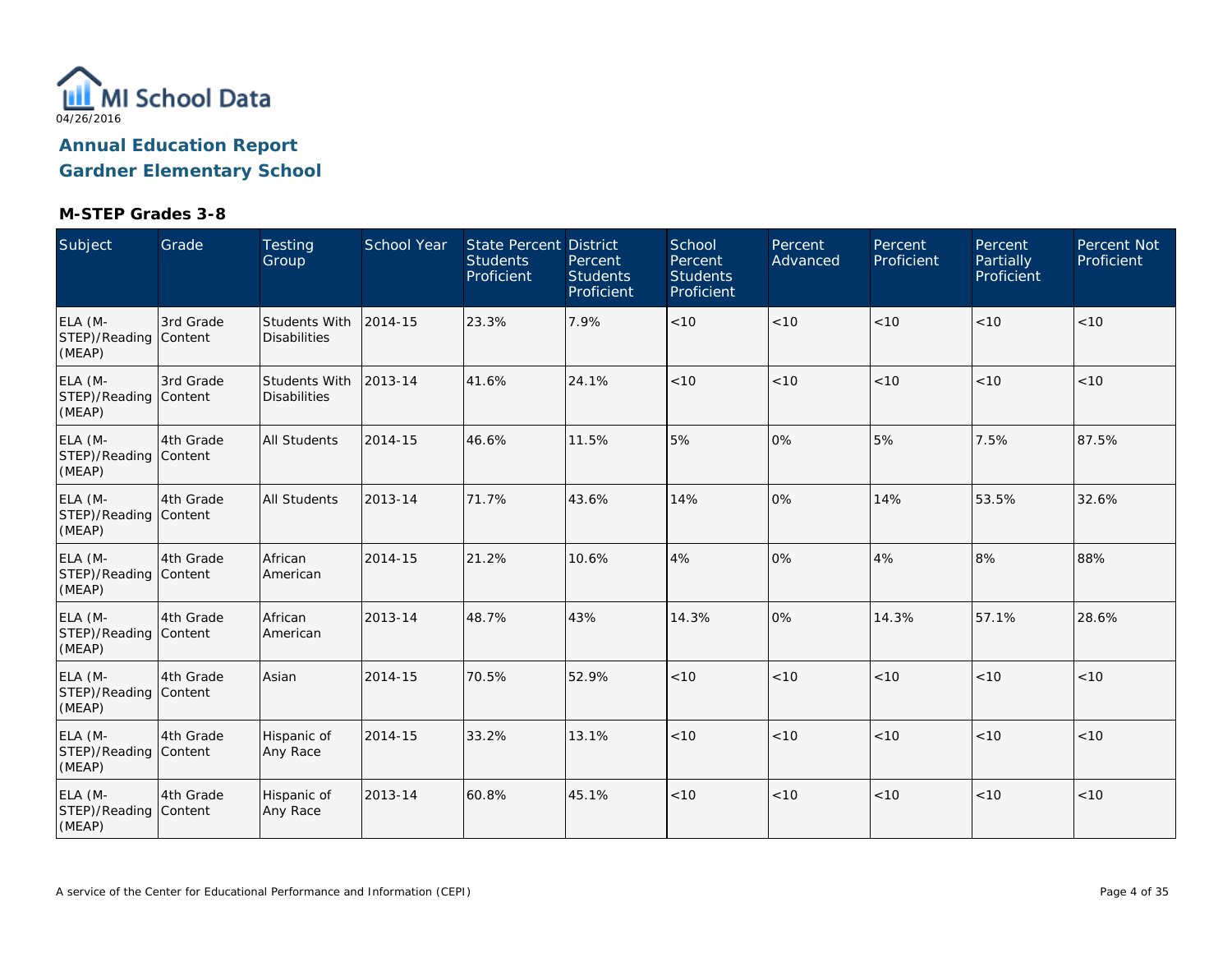

| Subject                                    | Grade     | <b>Testing</b><br>Group         | School Year | <b>State Percent District</b><br><b>Students</b><br>Proficient | Percent<br><b>Students</b><br>Proficient | School<br>Percent<br><b>Students</b><br>Proficient | Percent<br>Advanced | Percent<br>Proficient | Percent<br>Partially<br>Proficient | Percent Not<br>Proficient |
|--------------------------------------------|-----------|---------------------------------|-------------|----------------------------------------------------------------|------------------------------------------|----------------------------------------------------|---------------------|-----------------------|------------------------------------|---------------------------|
| ELA (M-<br>STEP)/Reading Content<br>(MEAP) | 4th Grade | White                           | 2014-15     | 53.9%                                                          | 16.2%                                    | 8.3%                                               | 0%                  | 8.3%                  | 0%                                 | 91.7%                     |
| ELA (M-<br>STEP)/Reading Content<br>(MEAP) | 4th Grade | White                           | 2013-14     | 78.2%                                                          | 35.6%                                    | 16.7%                                              | 0%                  | 16.7%                 | 50%                                | 33.3%                     |
| ELA (M-<br>STEP)/Reading Content<br>(MEAP) | 4th Grade | Female                          | 2014-15     | 51.5%                                                          | 14.5%                                    | 6.7%                                               | 0%                  | 6.7%                  | 6.7%                               | 86.7%                     |
| ELA (M-<br>STEP)/Reading Content<br>(MEAP) | 4th Grade | Female                          | 2013-14     | 74.2%                                                          | 46.1%                                    | 9.5%                                               | 0%                  | 9.5%                  | 57.1%                              | 33.3%                     |
| ELA (M-<br>STEP)/Reading Content<br>(MEAP) | 4th Grade | Male                            | 2014-15     | 41.8%                                                          | 8.7%                                     | 4%                                                 | 0%                  | 4%                    | 8%                                 | 88%                       |
| ELA (M-<br>STEP)/Reading Content<br>(MEAP) | 4th Grade | Male                            | 2013-14     | 69.2%                                                          | 41%                                      | 18.2%                                              | 0%                  | 18.2%                 | 50%                                | 31.8%                     |
| ELA (M-<br>STEP)/Reading Content<br>(MEAP) | 4th Grade | Economically<br>Disadvantaged   | 2014-15     | 30.9%                                                          | 10%                                      | 2.6%                                               | 0%                  | 2.6%                  | 5.3%                               | 92.1%                     |
| ELA (M-<br>STEP)/Reading Content<br>(MEAP) | 4th Grade | Economically<br>Disadvantaged   | 2013-14     | 59.4%                                                          | 41.1%                                    | 14.6%                                              | 0%                  | 14.6%                 | 53.7%                              | 31.7%                     |
| ELA (M-<br>STEP)/Reading Content<br>(MEAP) | 4th Grade | English<br>Language<br>Learners | 2014-15     | 23.7%                                                          | 10.8%                                    | 0%                                                 | 0%                  | 10%                   | 0%                                 | 100%                      |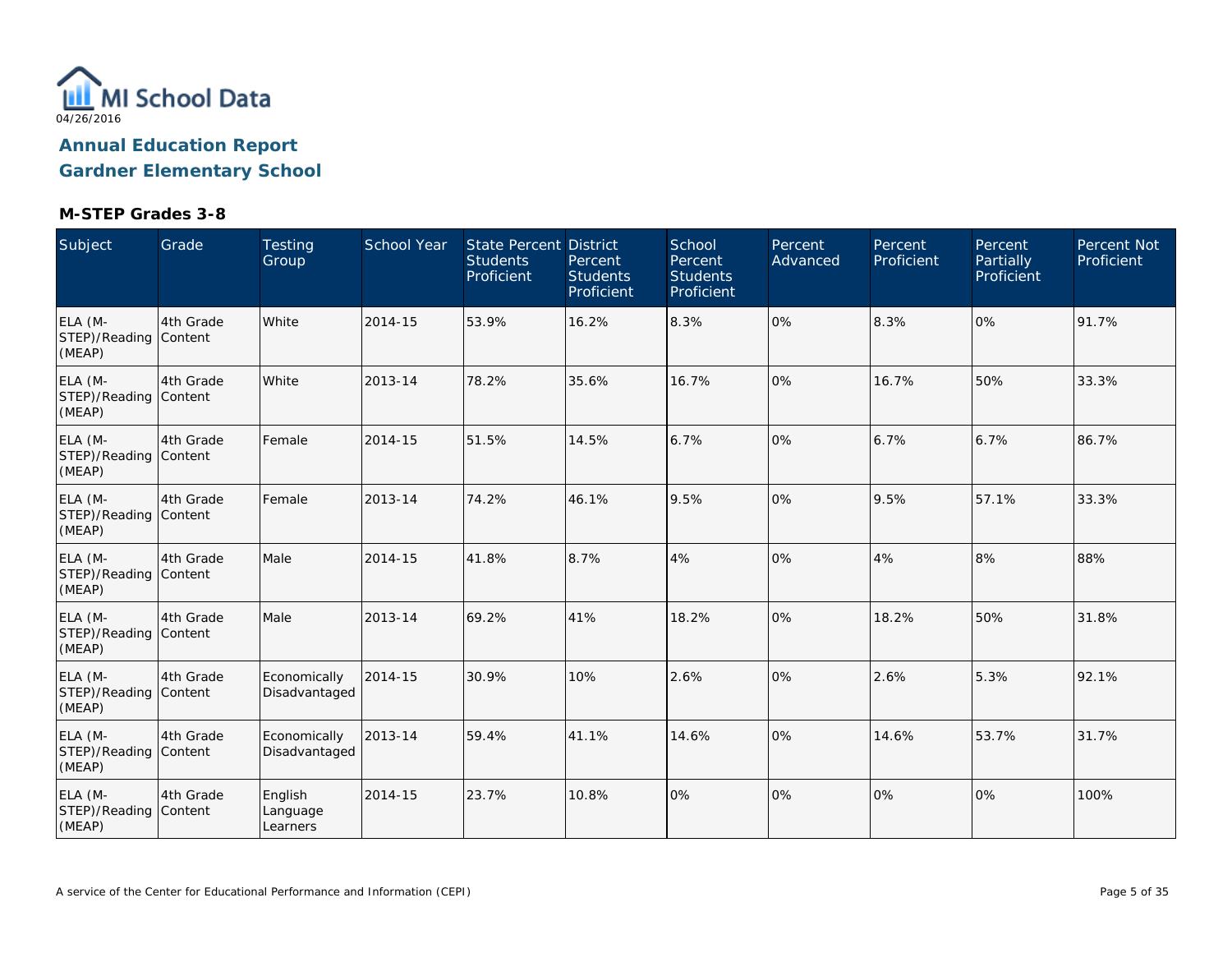

| Subject                                    | Grade     | <b>Testing</b><br>Group              | <b>School Year</b> | <b>State Percent District</b><br><b>Students</b><br>Proficient | Percent<br><b>Students</b><br>Proficient | School<br>Percent<br><b>Students</b><br>Proficient | Percent<br>Advanced | Percent<br>Proficient | Percent<br><b>Partially</b><br>Proficient | <b>Percent Not</b><br>Proficient |
|--------------------------------------------|-----------|--------------------------------------|--------------------|----------------------------------------------------------------|------------------------------------------|----------------------------------------------------|---------------------|-----------------------|-------------------------------------------|----------------------------------|
| ELA (M-<br>STEP)/Reading Content<br>(MEAP) | 4th Grade | English<br>Language<br>Learners      | 2013-14            | 39.2%                                                          | 43%                                      | 7.7%                                               | 0%                  | 7.7%                  | 30.8%                                     | 61.5%                            |
| ELA (M-<br>STEP)/Reading Content<br>(MEAP) | 4th Grade | Students With<br><b>Disabilities</b> | 2014-15            | 17.2%                                                          | 3.8%                                     | $<10$                                              | < 10                | < 10                  | < 10                                      | < 10                             |
| ELA (M-<br>STEP)/Reading Content<br>(MEAP) | 4th Grade | Students With<br><b>Disabilities</b> | 2013-14            | 41.1%                                                          | 24%                                      | < 10                                               | < 10                | < 10                  | < 10                                      | < 10                             |
| ELA (M-<br>STEP)/Reading Content<br>(MEAP) | 5th Grade | <b>All Students</b>                  | 2014-15            | 48.7%                                                          | 12.7%                                    | 3%                                                 | 0%                  | 3%                    | 9.1%                                      | 87.9%                            |
| ELA (M-<br>STEP)/Reading Content<br>(MEAP) | 5th Grade | African<br>American                  | 2014-15            | 22.5%                                                          | 11.4%                                    | 0%                                                 | 0%                  | 0%                    | 10%                                       | 90%                              |
| ELA (M-<br>STEP)/Reading Content<br>(MEAP) | 5th Grade | Hispanic of<br>Any Race              | 2014-15            | 35.4%                                                          | 16.9%                                    | < 10                                               | < 10                | < 10                  | < 10                                      | < 10                             |
| ELA (M-<br>STEP)/Reading Content<br>(MEAP) | 5th Grade | Two or More<br>Races                 | 2014-15            | 47.6%                                                          | 0%                                       | < 10                                               | < 10                | < 10                  | < 10                                      | < 10                             |
| ELA (M-<br>STEP)/Reading Content<br>(MEAP) | 5th Grade | White                                | 2014-15            | 55.7%                                                          | 7.2%                                     | 9.1%                                               | 0%                  | 9.1%                  | 9.1%                                      | 81.8%                            |
| ELA (M-<br>STEP)/Reading Content<br>(MEAP) | 5th Grade | Female                               | 2014-15            | 54.3%                                                          | 14.6%                                    | 0%                                                 | 0%                  | 0%                    | 0%                                        | 100%                             |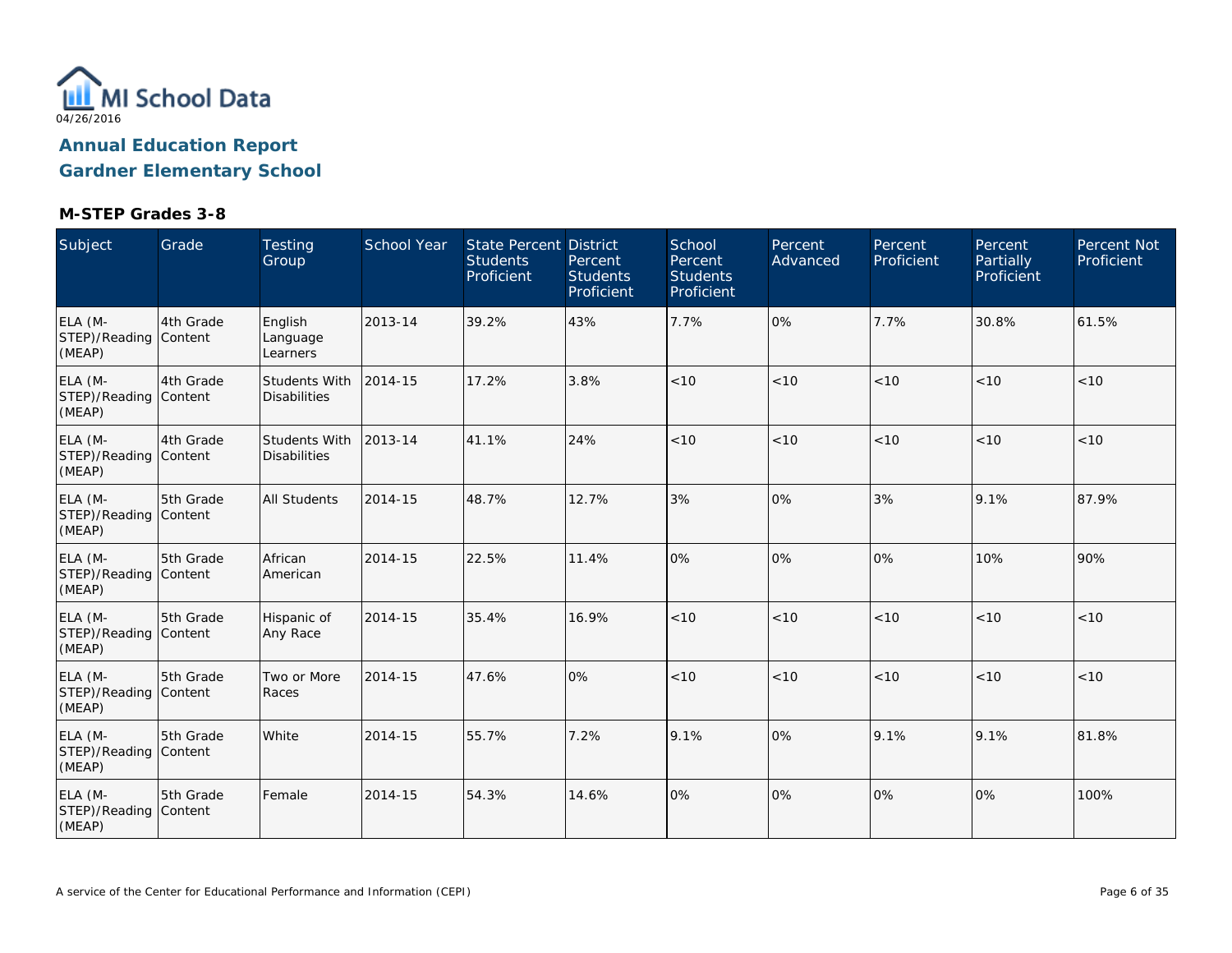

| Subject                                    | Grade                | Testing<br>Group                            | School Year | State Percent District<br><b>Students</b><br>Proficient | Percent<br><b>Students</b><br>Proficient | School<br>Percent<br><b>Students</b><br>Proficient | Percent<br>Advanced | Percent<br>Proficient | Percent<br>Partially<br>Proficient | Percent Not<br>Proficient |
|--------------------------------------------|----------------------|---------------------------------------------|-------------|---------------------------------------------------------|------------------------------------------|----------------------------------------------------|---------------------|-----------------------|------------------------------------|---------------------------|
| ELA (M-<br>STEP)/Reading Content<br>(MEAP) | 5th Grade            | Male                                        | 2014-15     | 43.3%                                                   | 10.8%                                    | 5.3%                                               | 0%                  | 5.3%                  | 15.8%                              | 78.9%                     |
| ELA (M-<br>STEP)/Reading Content<br>(MEAP) | 5th Grade            | Economically<br>Disadvantaged               | 2014-15     | 32.6%                                                   | 10.8%                                    | 0%                                                 | 0%                  | 0%                    | 7.7%                               | 92.3%                     |
| ELA (M-<br>STEP)/Reading Content<br>(MEAP) | 5th Grade            | English<br>Language<br>Learners             | 2014-15     | 22.7%                                                   | 14%                                      | 10%                                                | 0%                  | 10%                   | 0%                                 | 90%                       |
| ELA (M-<br>STEP)/Reading Content<br>(MEAP) | 5th Grade            | <b>Students With</b><br><b>Disabilities</b> | 2014-15     | 14.6%                                                   | 5.7%                                     | < 10                                               | < 10                | < 10                  | < 10                               | < 10                      |
| Mathematics                                | 2nd Grade<br>Content | All Students                                | 2013-14     | 40.1%                                                   | 14.6%                                    | 11.6%                                              | 0%                  | 11.6%                 | 16.3%                              | 72.1%                     |
| Mathematics                                | 2nd Grade<br>Content | African<br>American                         | 2013-14     | 18.2%                                                   | 14.6%                                    | 10%                                                | 0%                  | 10%                   | 10%                                | 80%                       |
| Mathematics                                | 2nd Grade<br>Content | Asian                                       | 2013-14     | 66%                                                     | 46.9%                                    | < 10                                               | < 10                | < 10                  | < 10                               | < 10                      |
| Mathematics                                | 2nd Grade<br>Content | Hispanic of<br>Any Race                     | 2013-14     | 26.3%                                                   | 12.5%                                    | < 10                                               | < 10                | < 10                  | < 10                               | < 10                      |
| Mathematics                                | 2nd Grade<br>Content | White                                       | 2013-14     | 46.6%                                                   | 15.5%                                    | 9.1%                                               | 0%                  | 9.1%                  | 36.4%                              | 54.5%                     |
| Mathematics                                | 2nd Grade<br>Content | Female                                      | 2013-14     | 39.7%                                                   | 14.5%                                    | 11.8%                                              | 0%                  | 11.8%                 | 17.6%                              | 70.6%                     |
| Mathematics                                | 2nd Grade<br>Content | Male                                        | 2013-14     | 40.6%                                                   | 14.8%                                    | 11.5%                                              | 0%                  | 11.5%                 | 15.4%                              | 73.1%                     |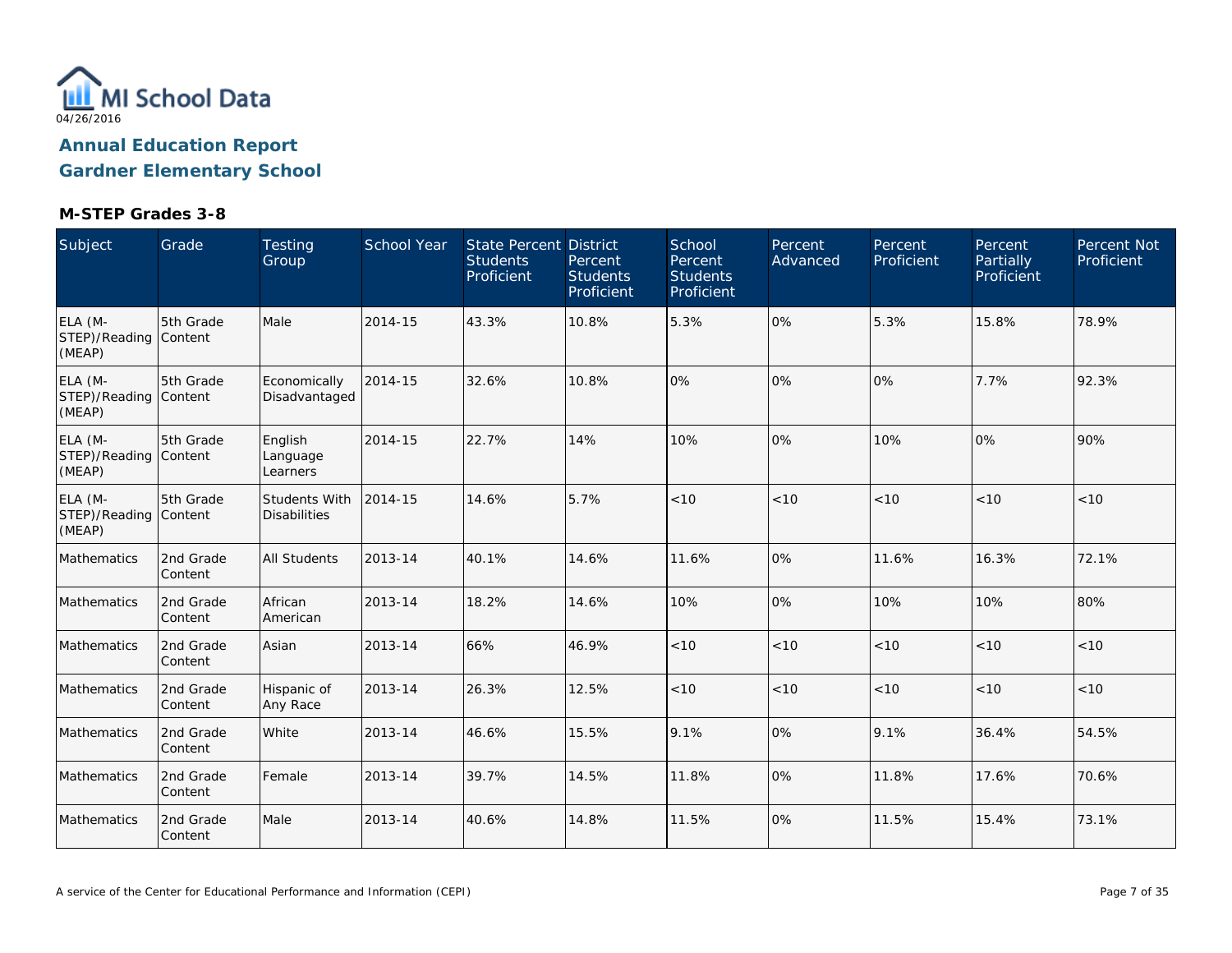

| Subject     | Grade                | Testing<br>Group                            | School Year | State Percent District<br><b>Students</b><br>Proficient | Percent<br><b>Students</b><br>Proficient | School<br>Percent<br><b>Students</b><br>Proficient | Percent<br>Advanced | Percent<br>Proficient | Percent<br>Partially<br>Proficient | Percent Not<br>Proficient |
|-------------|----------------------|---------------------------------------------|-------------|---------------------------------------------------------|------------------------------------------|----------------------------------------------------|---------------------|-----------------------|------------------------------------|---------------------------|
| Mathematics | 2nd Grade<br>Content | Economically<br>Disadvantaged               | 2013-14     | 26.9%                                                   | 13.9%                                    | 11.6%                                              | 0%                  | 11.6%                 | 16.3%                              | 72.1%                     |
| Mathematics | 2nd Grade<br>Content | English<br>Language<br>Learners             | 2013-14     | 26.4%                                                   | 12.8%                                    | 8.3%                                               | 0%                  | 8.3%                  | 25%                                | 66.7%                     |
| Mathematics | 2nd Grade<br>Content | <b>Students With</b><br><b>Disabilities</b> | 2013-14     | 22.2%                                                   | 9.5%                                     | < 10                                               | < 10                | < 10                  | < 10                               | < 10                      |
| Mathematics | 3rd Grade<br>Content | All Students                                | 2014-15     | 48.8%                                                   | 12.8%                                    | 10%                                                | 0%                  | 10%                   | 20%                                | 70%                       |
| Mathematics | 3rd Grade<br>Content | <b>All Students</b>                         | 2013-14     | 45.3%                                                   | 17.2%                                    | 13.9%                                              | 2.8%                | 11.1%                 | 8.3%                               | 77.8%                     |
| Mathematics | 3rd Grade<br>Content | African<br>American                         | 2014-15     | 20.3%                                                   | 11.5%                                    | 3.7%                                               | 0%                  | 3.7%                  | 11.1%                              | 85.2%                     |
| Mathematics | 3rd Grade<br>Content | African<br>American                         | 2013-14     | 18.2%                                                   | 15.8%                                    | 15.4%                                              | 3.8%                | 11.5%                 | 11.5%                              | 73.1%                     |
| Mathematics | 3rd Grade<br>Content | Asian                                       | 2013-14     | 69.2%                                                   | 56.5%                                    | < 10                                               | < 10                | < 10                  | < 10                               | < 10                      |
| Mathematics | 3rd Grade<br>Content | Hispanic of<br>Any Race                     | 2014-15     | 35.7%                                                   | 16.5%                                    | < 10                                               | < 10                | < 10                  | < 10                               | < 10                      |
| Mathematics | 3rd Grade<br>Content | Hispanic of<br>Any Race                     | 2013-14     | 29.3%                                                   | 22.6%                                    | < 10                                               | < 10                | < 10                  | < 10                               | < 10                      |
| Mathematics | 3rd Grade<br>Content | White                                       | 2014-15     | 57.3%                                                   | 18%                                      | 16.7%                                              | 0%                  | 16.7%                 | 41.7%                              | 41.7%                     |
| Mathematics | 3rd Grade<br>Content | White                                       | 2013-14     | 52.9%                                                   | 9.5%                                     | < 10                                               | < 10                | < 10                  | < 10                               | < 10                      |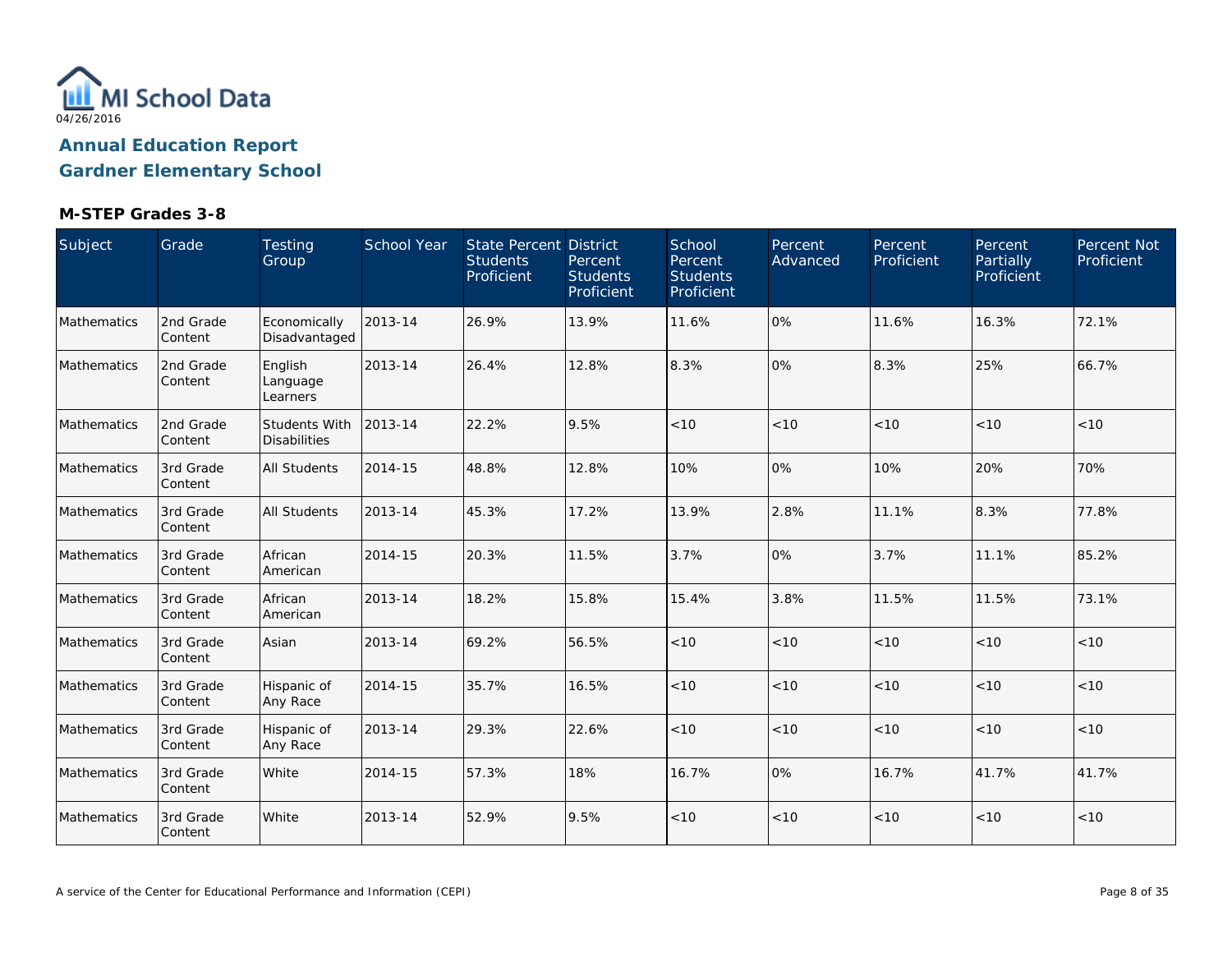

| Subject            | Grade                | Testing<br>Group                            | School Year | State Percent District<br><b>Students</b><br>Proficient | Percent<br><b>Students</b><br>Proficient | School<br>Percent<br><b>Students</b><br>Proficient | Percent<br>Advanced | Percent<br>Proficient | Percent<br>Partially<br>Proficient | Percent Not<br>Proficient |
|--------------------|----------------------|---------------------------------------------|-------------|---------------------------------------------------------|------------------------------------------|----------------------------------------------------|---------------------|-----------------------|------------------------------------|---------------------------|
| Mathematics        | 3rd Grade<br>Content | Female                                      | 2014-15     | 48.1%                                                   | 12.9%                                    | 8.7%                                               | 0%                  | 8.7%                  | 21.7%                              | 69.6%                     |
| Mathematics        | 3rd Grade<br>Content | Female                                      | 2013-14     | 43.4%                                                   | 16.5%                                    | 7.1%                                               | 0%                  | 7.1%                  | 14.3%                              | 78.6%                     |
| Mathematics        | 3rd Grade<br>Content | Male                                        | 2014-15     | 49.5%                                                   | 12.7%                                    | 11.8%                                              | 0%                  | 11.8%                 | 17.6%                              | 70.6%                     |
| Mathematics        | 3rd Grade<br>Content | Male                                        | 2013-14     | 47.2%                                                   | 18%                                      | 18.2%                                              | 4.5%                | 13.6%                 | 4.5%                               | 77.3%                     |
| Mathematics        | 3rd Grade<br>Content | Economically<br>Disadvantaged               | 2014-15     | 33.5%                                                   | 11.4%                                    | 8.3%                                               | 0%                  | 8.3%                  | 19.4%                              | 72.2%                     |
| Mathematics        | 3rd Grade<br>Content | Economically<br>Disadvantaged               | 2013-14     | 29.5%                                                   | 16.7%                                    | 14.7%                                              | 2.9%                | 11.8%                 | 8.8%                               | 76.5%                     |
| <b>Mathematics</b> | 3rd Grade<br>Content | English<br>Language<br>Learners             | 2014-15     | 37%                                                     | 17.7%                                    | 30%                                                | 0%                  | 30%                   | 30%                                | 40%                       |
| Mathematics        | 3rd Grade<br>Content | English<br>Language<br>Learners             | 2013-14     | 23.1%                                                   | 23.4%                                    | < 10                                               | < 10                | < 10                  | < 10                               | < 10                      |
| Mathematics        | 3rd Grade<br>Content | <b>Students With</b><br><b>Disabilities</b> | 2014-15     | 24.5%                                                   | 9.9%                                     | < 10                                               | < 10                | < 10                  | < 10                               | < 10                      |
| Mathematics        | 3rd Grade<br>Content | <b>Students With</b><br><b>Disabilities</b> | 2013-14     | 23.2%                                                   | 10.6%                                    | $<10$                                              | < 10                | $<10$                 | < 10                               | < 10                      |
| Mathematics        | 4th Grade<br>Content | <b>All Students</b>                         | 2014-15     | 41.4%                                                   | 7.6%                                     | 2.5%                                               | 0%                  | 2.5%                  | 17.5%                              | 80%                       |
| Mathematics        | 4th Grade<br>Content | <b>All Students</b>                         | 2013-14     | 45.2%                                                   | 15.4%                                    | 4.7%                                               | 0%                  | 4.7%                  | 18.6%                              | 76.7%                     |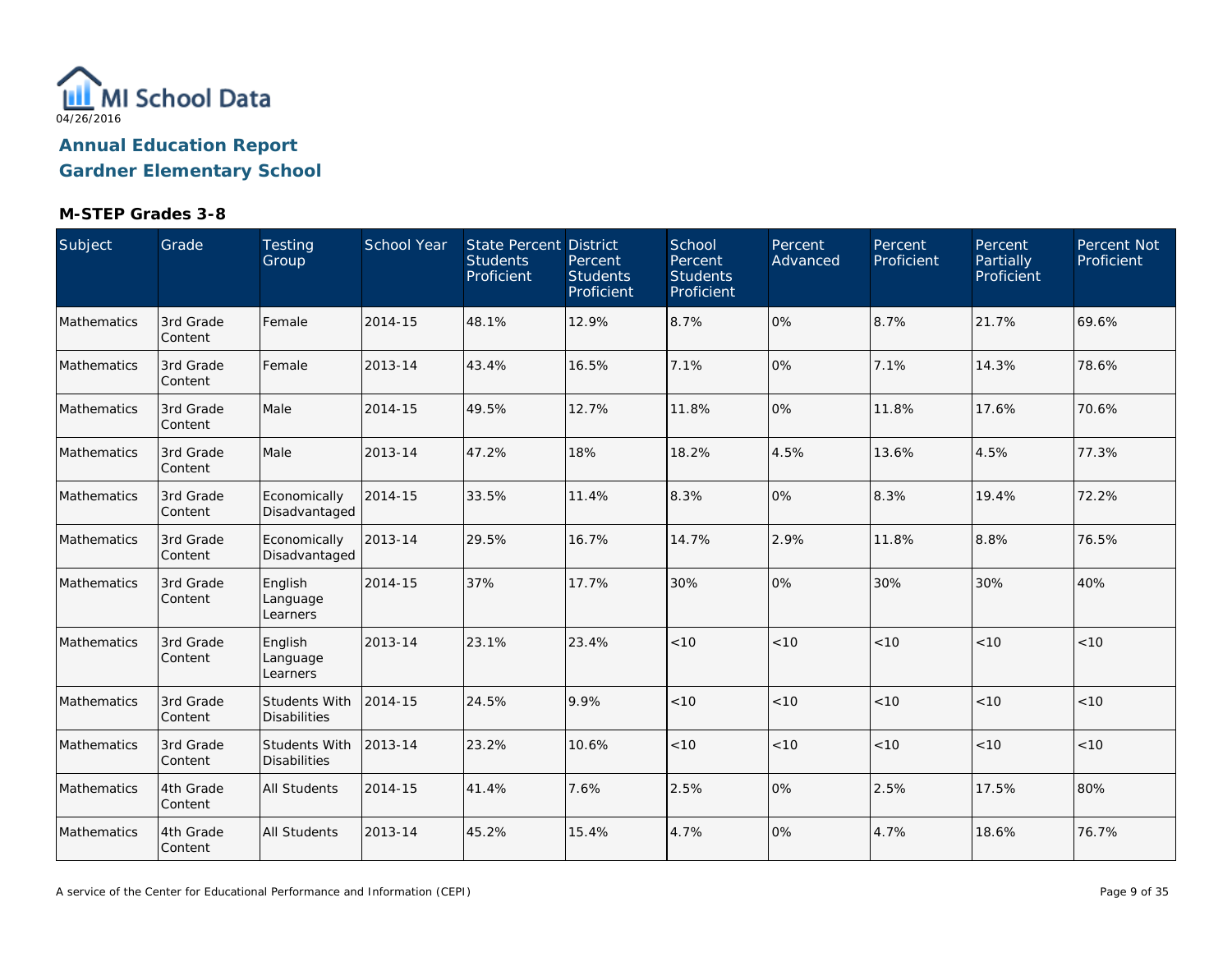

### **M-STEP Grades 3-8**

| Subject     | Grade                 | Testing<br>Group              | <b>School Year</b> | <b>State Percent District</b><br><b>Students</b><br>Proficient | Percent<br><b>Students</b><br>Proficient | School<br>Percent<br><b>Students</b><br>Proficient | Percent<br>Advanced | Percent<br>Proficient | Percent<br>Partially<br>Proficient | Percent Not<br>Proficient |
|-------------|-----------------------|-------------------------------|--------------------|----------------------------------------------------------------|------------------------------------------|----------------------------------------------------|---------------------|-----------------------|------------------------------------|---------------------------|
| Mathematics | 4th Grade<br>Content  | African<br>American           | 2014-15            | 13.2%                                                          | 6.2%                                     | 0%                                                 | 0%                  | 0%                    | 16%                                | 84%                       |
| Mathematics | 4th Grade<br>Content  | African<br>American           | 2013-14            | 20%                                                            | 15.3%                                    | 7.1%                                               | 0%                  | 7.1%                  | 17.9%                              | 75%                       |
| Mathematics | 4th Grade<br>Content  | Asian                         | 2014-15            | 69.7%                                                          | 28.6%                                    | < 10                                               | < 10                | < 10                  | < 10                               | < 10                      |
| Mathematics | 4th Grade<br>Content  | Hispanic of<br>Any Race       | 2014-15            | 27.1%                                                          | 12.5%                                    | < 10                                               | < 10                | < 10                  | < 10                               | < 10                      |
| Mathematics | 4th Grade<br>Content  | Hispanic of<br>Any Race       | 2013-14            | 32.3%                                                          | 14.2%                                    | < 10                                               | < 10                | < 10                  | < 10                               | < 10                      |
| Mathematics | 4th Grade<br>Content  | White                         | 2014-15            | 49.3%                                                          | 13.2%                                    | 8.3%                                               | 0%                  | 8.3%                  | 16.7%                              | 75%                       |
| Mathematics | 4th Grade<br>Content  | White                         | 2013-14            | 51.7%                                                          | 8.1%                                     | 0%                                                 | 0%                  | 0%                    | 16.7%                              | 83.3%                     |
| Mathematics | 4th Grade<br>Content  | Female                        | 2014-15            | 40.3%                                                          | 7.9%                                     | 0%                                                 | 0%                  | 0%                    | 20%                                | 80%                       |
| Mathematics | 4th Grade<br>Content  | Female                        | 2013-14            | 44.7%                                                          | 14.4%                                    | 4.8%                                               | 0%                  | 4.8%                  | 9.5%                               | 85.7%                     |
| Mathematics | 4th Grade<br>Content  | Male                          | 2014-15            | 42.4%                                                          | 7.4%                                     | 4%                                                 | 0%                  | 4%                    | 16%                                | 80%                       |
| Mathematics | 4th Grade<br>Content  | Male                          | 2013-14            | 45.7%                                                          | 16.5%                                    | 4.5%                                               | 0%                  | 4.5%                  | 27.3%                              | 68.2%                     |
| Mathematics | 4th Grade<br>Content  | Economically<br>Disadvantaged | 2014-15            | 25.4%                                                          | 6.9%                                     | 0%                                                 | 0%                  | 0%                    | 15.8%                              | 84.2%                     |
| Mathematics | 4th Grade<br> Content | Economically<br>Disadvantaged | 2013-14            | 29.5%                                                          | 13.6%                                    | 4.9%                                               | 0%                  | 4.9%                  | 19.5%                              | 75.6%                     |

A service of the Center for Educational Performance and Information (CEPI)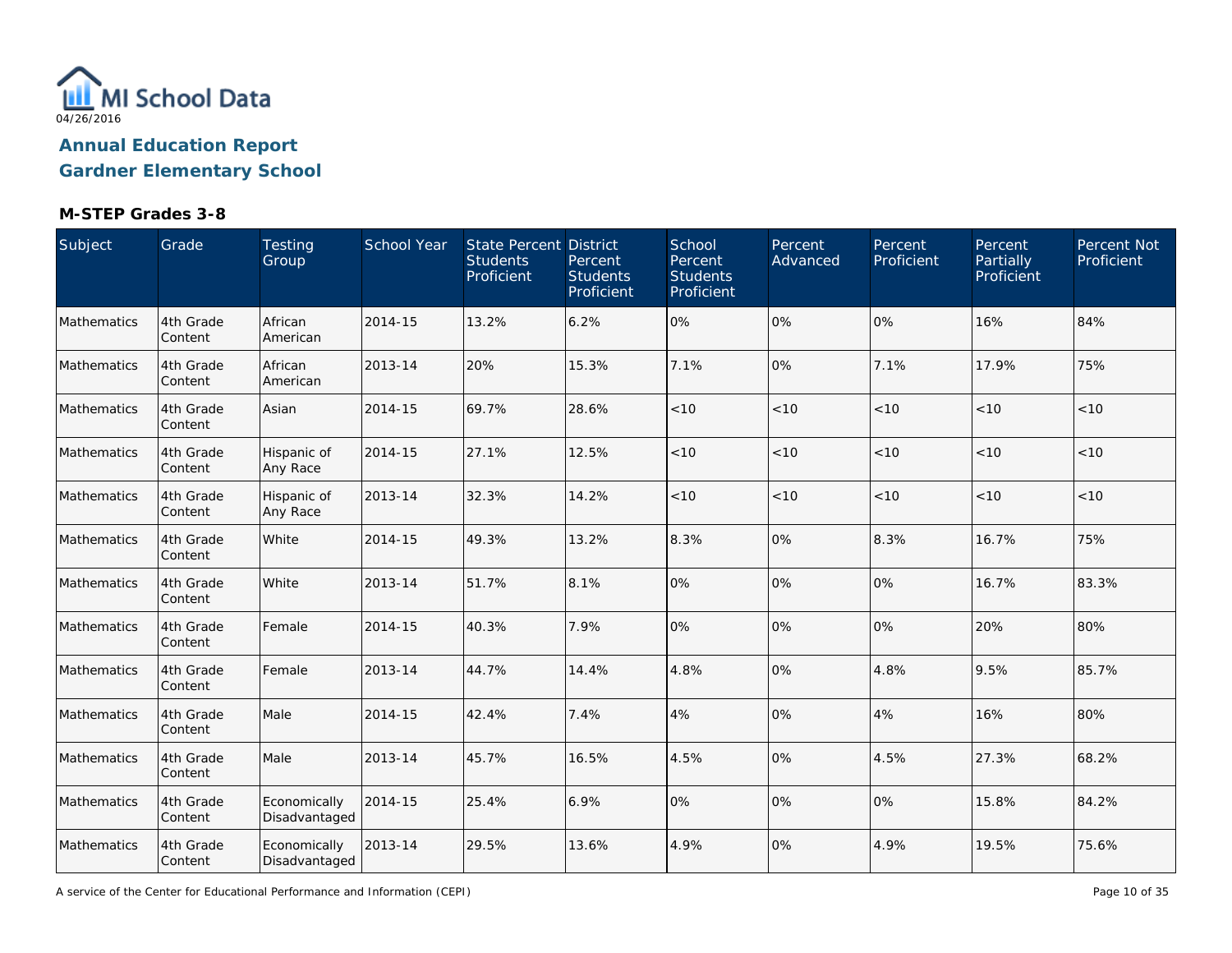

| Subject     | Grade                | Testing<br>Group                            | School Year | State Percent District<br><b>Students</b><br>Proficient | Percent<br><b>Students</b><br>Proficient | School<br>Percent<br><b>Students</b><br>Proficient | Percent<br>Advanced | Percent<br>Proficient | Percent<br>Partially<br>Proficient | Percent Not<br>Proficient |
|-------------|----------------------|---------------------------------------------|-------------|---------------------------------------------------------|------------------------------------------|----------------------------------------------------|---------------------|-----------------------|------------------------------------|---------------------------|
| Mathematics | 4th Grade<br>Content | English<br>Language<br>Learners             | 2014-15     | 22.1%                                                   | 9.4%                                     | 0%                                                 | 0%                  | 0%                    | 25%                                | 75%                       |
| Mathematics | 4th Grade<br>Content | English<br>Language<br>Learners             | 2013-14     | 23.1%                                                   | 14.1%                                    | 0%                                                 | 0%                  | 0%                    | 15.4%                              | 84.6%                     |
| Mathematics | 4th Grade<br>Content | <b>Students With</b><br><b>Disabilities</b> | 2014-15     | 17.2%                                                   | 3.7%                                     | < 10                                               | < 10                | < 10                  | < 10                               | $<10$                     |
| Mathematics | 4th Grade<br>Content | <b>Students With</b><br><b>Disabilities</b> | 2013-14     | 20%                                                     | 5.1%                                     | < 10                                               | < 10                | < 10                  | < 10                               | < 10                      |
| Mathematics | 5th Grade<br>Content | All Students                                | 2014-15     | 33.4%                                                   | 4.1%                                     | 0%                                                 | 0%                  | 0%                    | 20.6%                              | 79.4%                     |
| Mathematics | 5th Grade<br>Content | African<br>American                         | 2014-15     | 9.1%                                                    | 3.2%                                     | 0%                                                 | 0%                  | 0%                    | 19%                                | 81%                       |
| Mathematics | 5th Grade<br>Content | Hispanic of<br>Any Race                     | 2014-15     | 19.5%                                                   | 5.4%                                     | < 10                                               | < 10                | < 10                  | < 10                               | < 10                      |
| Mathematics | 5th Grade<br>Content | Two or More<br>Races                        | 2014-15     | 30.5%                                                   | 0%                                       | < 10                                               | < 10                | < 10                  | < 10                               | $<10$                     |
| Mathematics | 5th Grade<br>Content | White                                       | 2014-15     | 39.7%                                                   | 1.4%                                     | 0%                                                 | 0%                  | 0%                    | 27.3%                              | 72.7%                     |
| Mathematics | 5th Grade<br>Content | Female                                      | 2014-15     | 32.6%                                                   | 4%                                       | 0%                                                 | 0%                  | 0%                    | 7.1%                               | 92.9%                     |
| Mathematics | 5th Grade<br>Content | Male                                        | 2014-15     | 34.1%                                                   | 4.1%                                     | 0%                                                 | 0%                  | 0%                    | 30%                                | 70%                       |
| Mathematics | 5th Grade<br>Content | Economically<br>Disadvantaged               | 2014-15     | 18.2%                                                   | 3.4%                                     | 0%                                                 | 0%                  | 0%                    | 18.5%                              | 81.5%                     |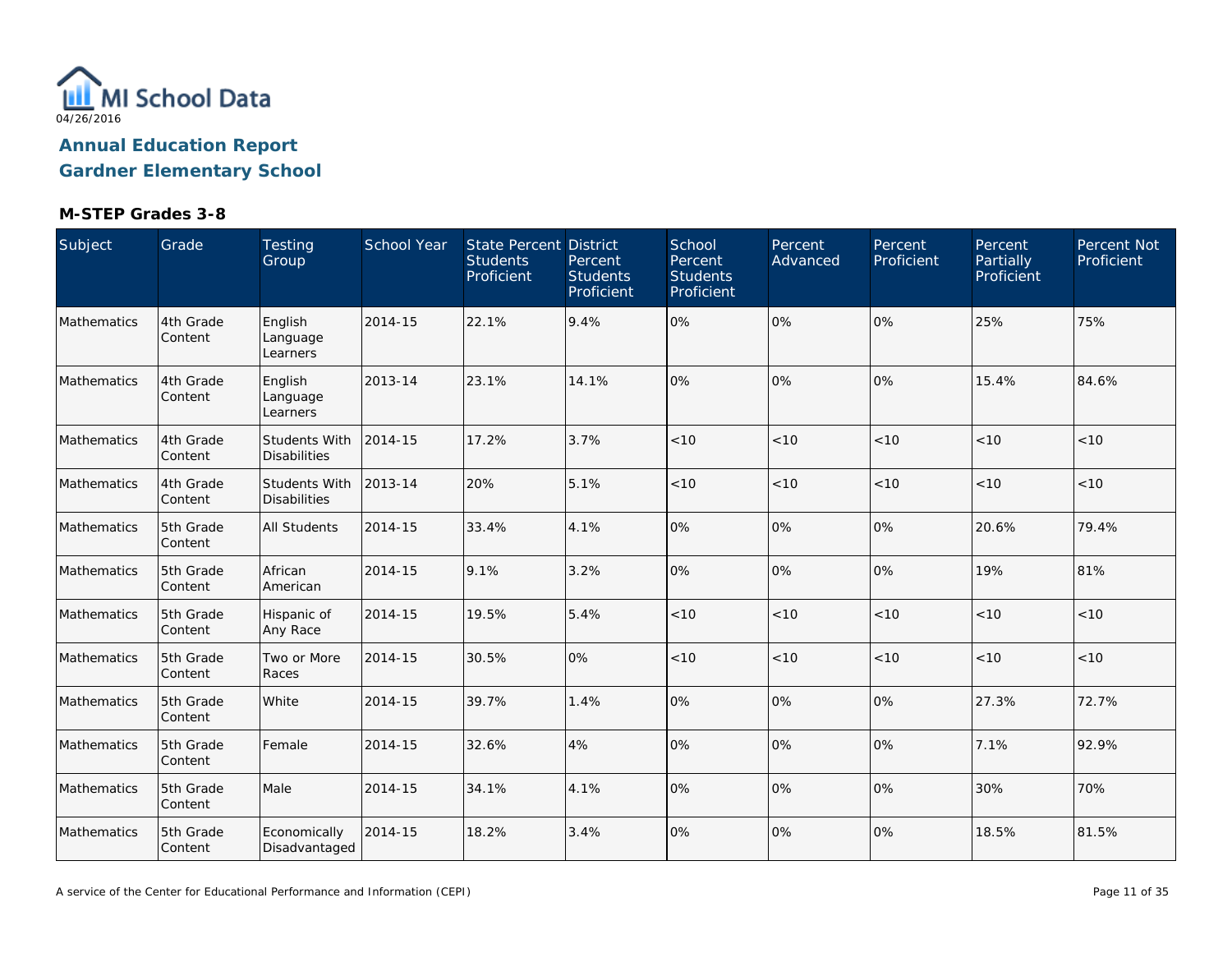

| Subject     | Grade                | Testing<br>Group                            | School Year | State Percent District<br><b>Students</b><br>Proficient | Percent<br><b>Students</b><br>Proficient | School<br>Percent<br><b>Students</b><br>Proficient | Percent<br>Advanced | Percent<br>Proficient | Percent<br>Partially<br>Proficient | Percent Not<br>Proficient |
|-------------|----------------------|---------------------------------------------|-------------|---------------------------------------------------------|------------------------------------------|----------------------------------------------------|---------------------|-----------------------|------------------------------------|---------------------------|
| Mathematics | 5th Grade<br>Content | English<br>Language<br>Learners             | 2014-15     | 13.6%                                                   | 6%                                       | 0%                                                 | 0%                  | 0%                    | 20%                                | 80%                       |
| Mathematics | 5th Grade<br>Content | <b>Students With</b><br><b>Disabilities</b> | 2014-15     | 9.4%                                                    | 1.3%                                     | < 10                                               | < 10                | < 10                  | < 10                               | < 10                      |
| Science     | 4th Grade<br>Content | All Students                                | 2014-15     | 12.4%                                                   | 1.4%                                     | 2.6%                                               | 2.6%                | 0%                    | 2.6%                               | 94.7%                     |
| Science     | 4th Grade<br>Content | All Students                                | 2013-14     | 16.8%                                                   | 2.9%                                     | 0%                                                 | 0%                  | 0%                    | 4.7%                               | 95.3%                     |
| Science     | 4th Grade<br>Content | African<br>American                         | 2014-15     | 2%                                                      | 1%                                       | 0%                                                 | 0%                  | 0%                    | 0%                                 | 100%                      |
| Science     | 4th Grade<br>Content | African<br>American                         | 2013-14     | 3.3%                                                    | 2.9%                                     | 0%                                                 | 0%                  | 0%                    | 0%                                 | 100%                      |
| Science     | 4th Grade<br>Content | Hispanic of<br>Any Race                     | 2014-15     | 5.5%                                                    | 2%                                       | < 10                                               | < 10                | < 10                  | < 10                               | < 10                      |
| Science     | 4th Grade<br>Content | Hispanic of<br>Any Race                     | 2013-14     | 7.7%                                                    | 1.8%                                     | < 10                                               | < 10                | < 10                  | < 10                               | < 10                      |
| Science     | 4th Grade<br>Content | White                                       | 2014-15     | 15.4%                                                   | 6.6%                                     | 9.1%                                               | 9.1%                | 0%                    | 9.1%                               | 81.8%                     |
| Science     | 4th Grade<br>Content | White                                       | 2013-14     | 20.7%                                                   | 2.9%                                     | 0%                                                 | 0%                  | 0%                    | 16.7%                              | 83.3%                     |
| Science     | 4th Grade<br>Content | Female                                      | 2014-15     | 10.4%                                                   | 1%                                       | 0%                                                 | 0%                  | 0%                    | 0%                                 | 100%                      |
| Science     | 4th Grade<br>Content | Female                                      | 2013-14     | 15.9%                                                   | 2.9%                                     | 0%                                                 | 0%                  | 0%                    | 0%                                 | 100%                      |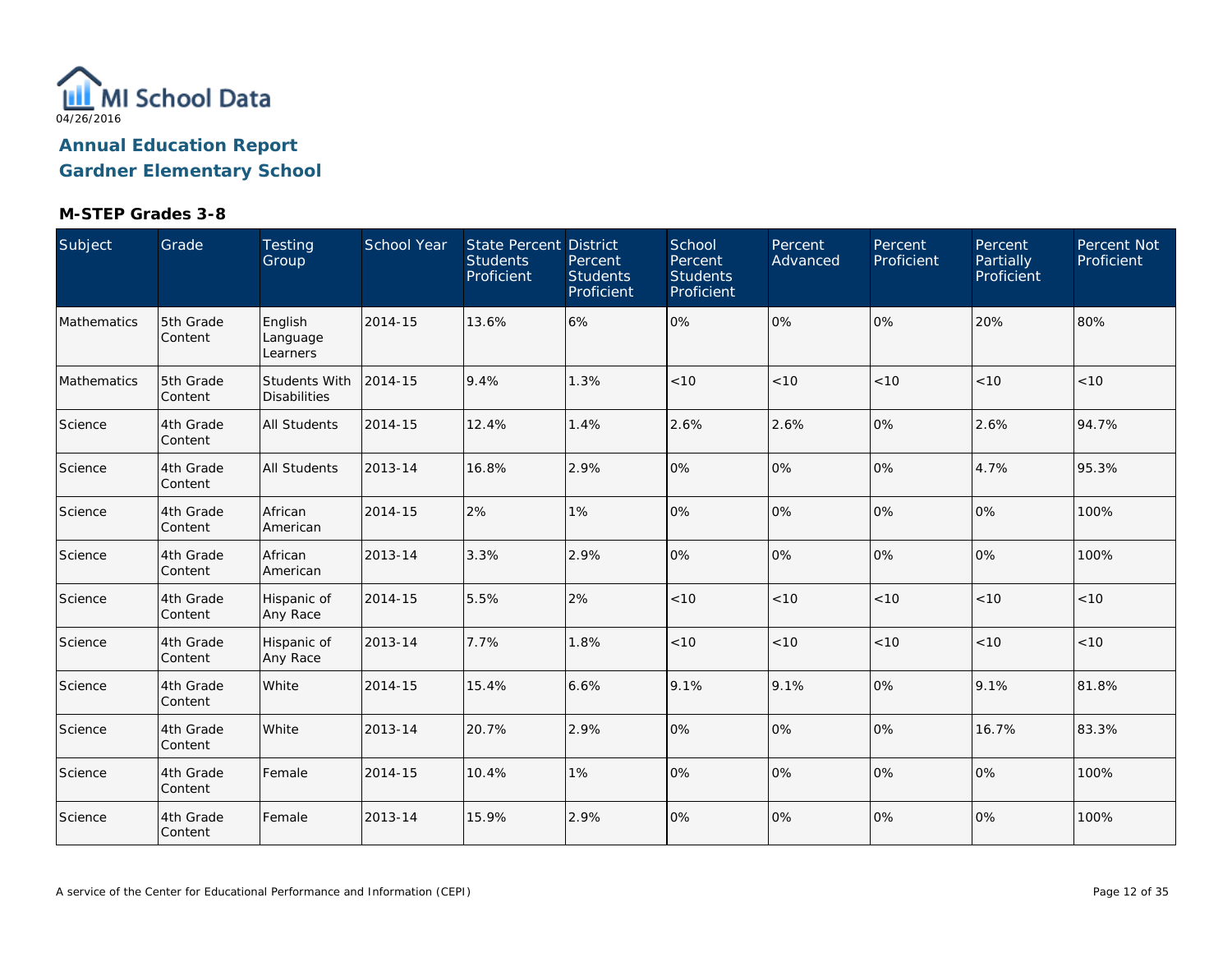

| Subject        | Grade                | Testing<br>Group                            | School Year | State Percent District<br><b>Students</b><br>Proficient | Percent<br><b>Students</b><br>Proficient | School<br>Percent<br><b>Students</b><br>Proficient | Percent<br>Advanced | Percent<br>Proficient | Percent<br>Partially<br>Proficient | Percent Not<br>Proficient |
|----------------|----------------------|---------------------------------------------|-------------|---------------------------------------------------------|------------------------------------------|----------------------------------------------------|---------------------|-----------------------|------------------------------------|---------------------------|
| Science        | 4th Grade<br>Content | Male                                        | 2014-15     | 14.3%                                                   | 1.8%                                     | 4%                                                 | 4%                  | 0%                    | 4%                                 | 92%                       |
| Science        | 4th Grade<br>Content | Male                                        | 2013-14     | 17.7%                                                   | 2.9%                                     | 0%                                                 | 0%                  | 0%                    | 9.1%                               | 90.9%                     |
| Science        | 4th Grade<br>Content | Economically<br>Disadvantaged               | 2014-15     | 5.5%                                                    | 1.3%                                     | 0%                                                 | 0%                  | 0%                    | 2.8%                               | 97.2%                     |
| Science        | 4th Grade<br>Content | Economically<br>Disadvantaged               | 2013-14     | 8%                                                      | 2.4%                                     | 0%                                                 | 0%                  | 0%                    | 4.9%                               | 95.1%                     |
| Science        | 4th Grade<br>Content | English<br>Language<br>Learners             | 2014-15     | 2.2%                                                    | 0.8%                                     | 0%                                                 | 0%                  | 0%                    | 10%                                | 90%                       |
| Science        | 4th Grade<br>Content | English<br>Language<br>Learners             | 2013-14     | 2.9%                                                    | 2%                                       | 0%                                                 | 0%                  | 0%                    | 15.4%                              | 84.6%                     |
| Science        | 4th Grade<br>Content | <b>Students With</b><br><b>Disabilities</b> | 2014-15     | 4.6%                                                    | 0.5%                                     | < 10                                               | < 10                | < 10                  | < 10                               | < 10                      |
| Science        | 4th Grade<br>Content | Students With<br><b>Disabilities</b>        | 2013-14     | 5.6%                                                    | 2.4%                                     | $<10$                                              | < 10                | < 10                  | < 10                               | $<10$                     |
| Social Studies | 5th Grade<br>Content | All Students                                | 2014-15     | 22.2%                                                   | 3.2%                                     | 0%                                                 | 0%                  | 0%                    | 32.4%                              | 67.6%                     |
| Social Studies | 5th Grade<br>Content | African<br>American                         | 2014-15     | 5.4%                                                    | 2.5%                                     | 0%                                                 | 0%                  | 0%                    | 33.3%                              | 66.7%                     |
| Social Studies | 5th Grade<br>Content | Hispanic of<br>Any Race                     | 2014-15     | 12.3%                                                   | 5%                                       | < 10                                               | < 10                | < 10                  | < 10                               | < 10                      |
| Social Studies | 5th Grade<br>Content | Two or More<br>Races                        | 2014-15     | 20.5%                                                   | 0%                                       | < 10                                               | < 10                | < 10                  | < 10                               | < 10                      |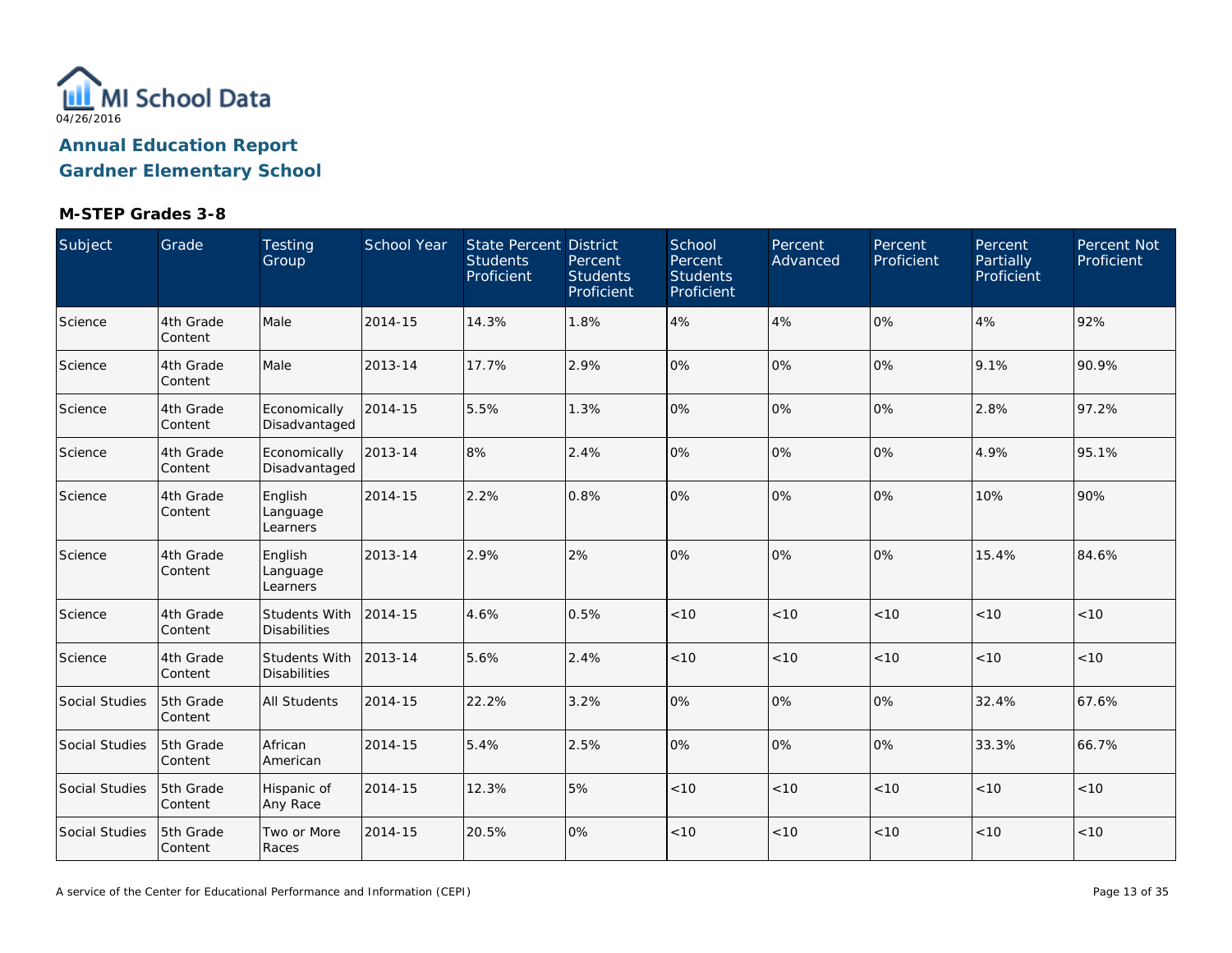

| Subject        | Grade                  | <b>Testing</b><br>Group                     | <b>School Year</b> | <b>State Percent District</b><br><b>Students</b><br>Proficient | Percent<br><b>Students</b><br>Proficient | School<br>Percent<br><b>Students</b><br>Proficient | Percent<br>Advanced | Percent<br>Proficient | Percent<br>Partially<br>Proficient | Percent Not<br>Proficient |
|----------------|------------------------|---------------------------------------------|--------------------|----------------------------------------------------------------|------------------------------------------|----------------------------------------------------|---------------------|-----------------------|------------------------------------|---------------------------|
| Social Studies | 5th Grade<br>Content   | White                                       | 2014-15            | 26.9%                                                          | 2.9%                                     | 10%                                                | $0\%$               | 10%                   | 36.4%                              | 63.6%                     |
| Social Studies | 15th Grade<br>Content  | Female                                      | 2014-15            | 20.6%                                                          | 3.3%                                     | 0%                                                 | 0%                  | 0%                    | 21.4%                              | 78.6%                     |
| Social Studies | 5th Grade<br>Content   | Male                                        | 2014-15            | 23.8%                                                          | 3.2%                                     | 0%                                                 | 0%                  | 0%                    | 40%                                | 60%                       |
| Social Studies | 5th Grade<br> Content  | Economically<br>Disadvantaged               | 2014-15            | 10.9%                                                          | 2.6%                                     | 10%                                                | 0%                  | 10%                   | 33.3%                              | 66.7%                     |
| Social Studies | 5th Grade<br>lContent  | English<br>Language<br>Learners             | 2014-15            | 6.1%                                                           | 5.7%                                     | 0%                                                 | 0%                  | 0%                    | 30%                                | 70%                       |
| Social Studies | 15th Grade<br> Content | <b>Students With</b><br><b>Disabilities</b> | 2014-15            | 6.9%                                                           | 2.4%                                     | $ $ < 10                                           | < 10                | < 10                  | < 10                               | < 10                      |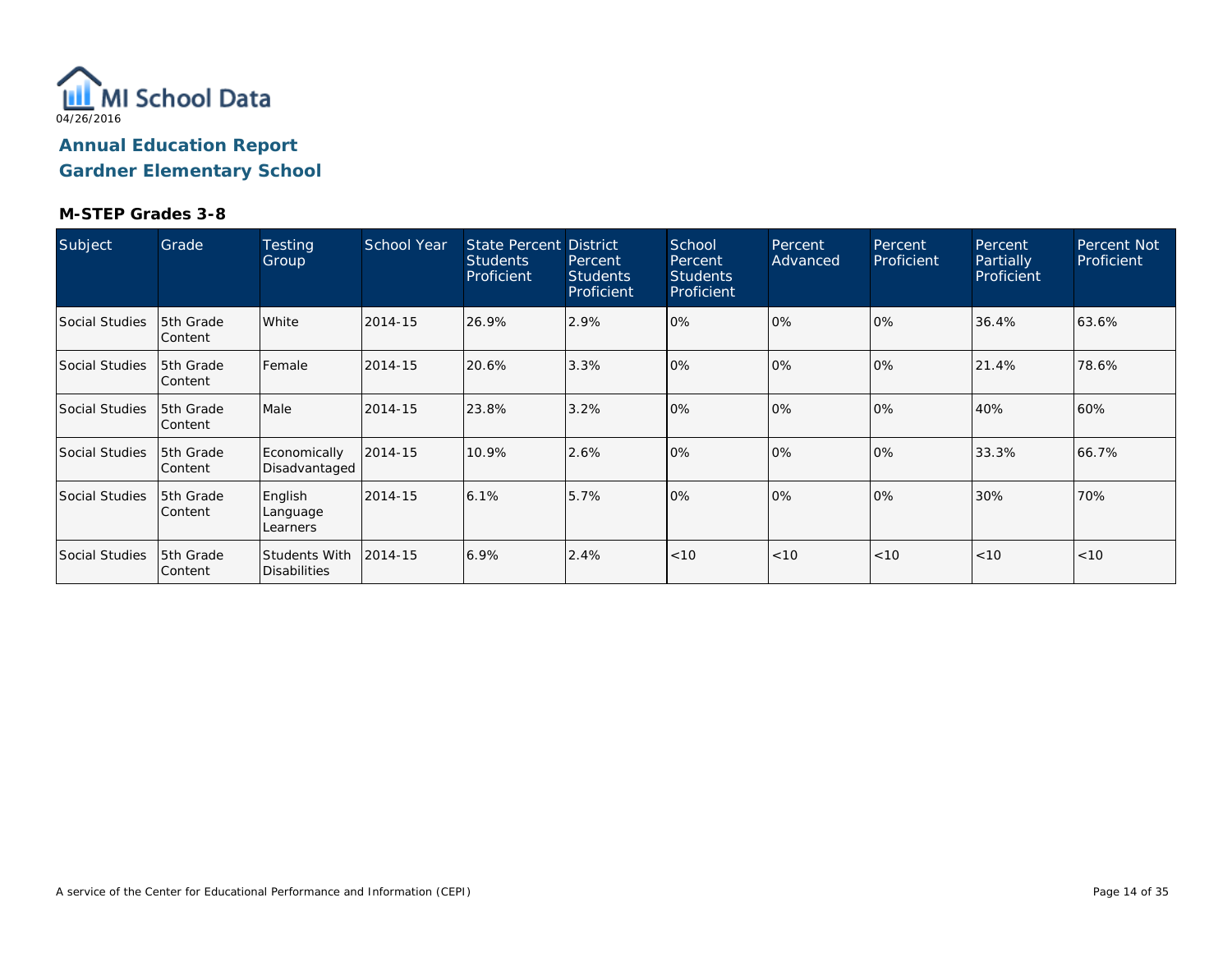

**MME**

| Subject                     | Grade | Testing<br>Group | School Year | State Percent District<br><b>Students</b><br>Proficient | Percent<br><b>Students</b><br>Proficient | School<br>Percent<br><b>Students</b><br>Proficient | Percent<br>Advanced | Percent<br>Proficient | Percent<br>Partially<br>Proficient | <b>Percent Not</b><br>Proficient |
|-----------------------------|-------|------------------|-------------|---------------------------------------------------------|------------------------------------------|----------------------------------------------------|---------------------|-----------------------|------------------------------------|----------------------------------|
| <b>ALCOHOL: U. D. L. L.</b> |       |                  |             |                                                         |                                          |                                                    |                     |                       |                                    |                                  |

No Data to Display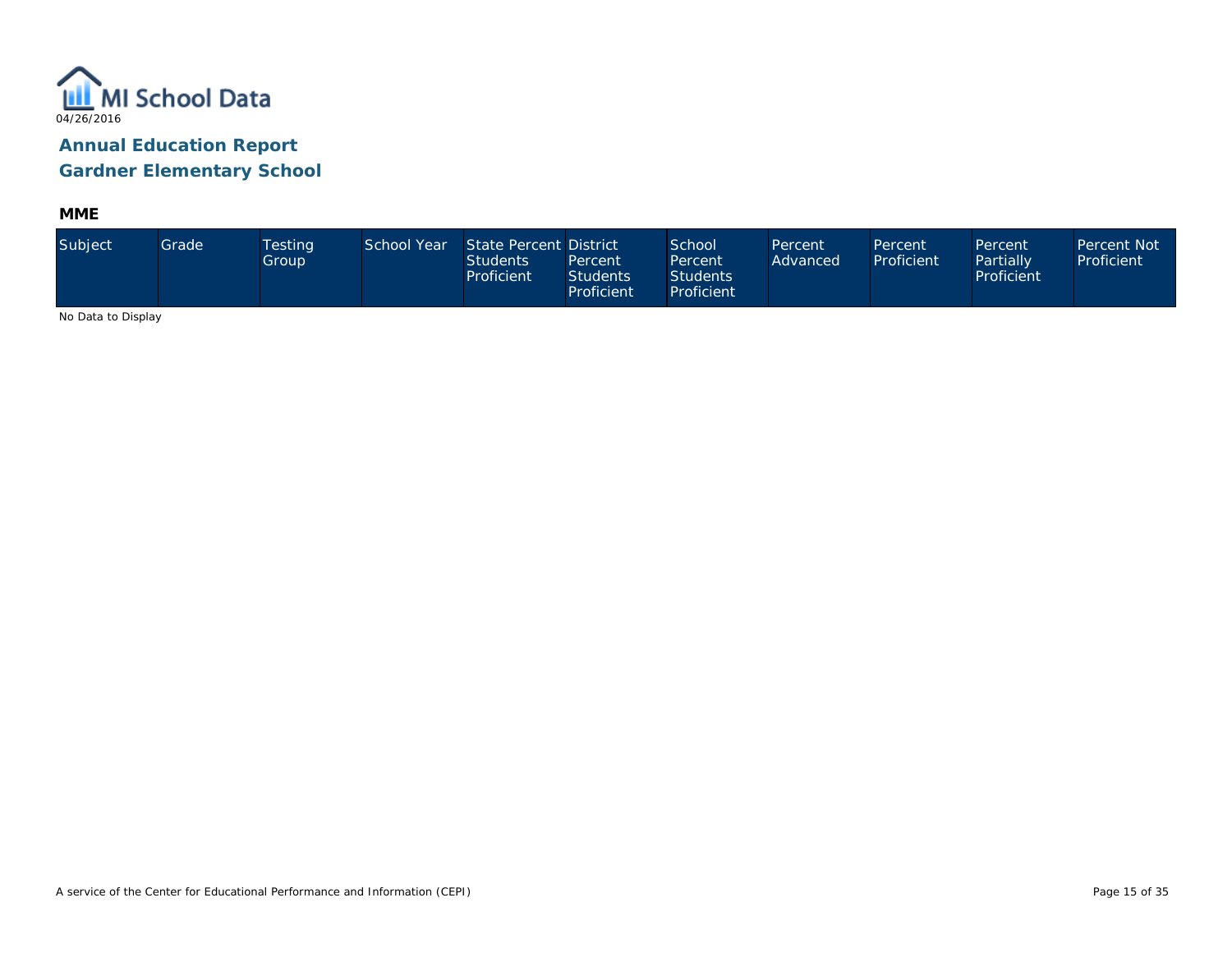

#### **Michigan Educational Assessment Program Access (MEAP - Access)**

| Subject            | Grade | Testing Group School Year | State Percent<br><b>Students</b><br>Proficient | District<br>Percent<br><b>Students</b><br>Proficient | School Percent Percent<br><b>Students</b><br>Proficient | Exceeded | Percent Met | Percent<br>Progressing |
|--------------------|-------|---------------------------|------------------------------------------------|------------------------------------------------------|---------------------------------------------------------|----------|-------------|------------------------|
| No Dota to Dianlou |       |                           |                                                |                                                      |                                                         |          |             |                        |

No Data to Display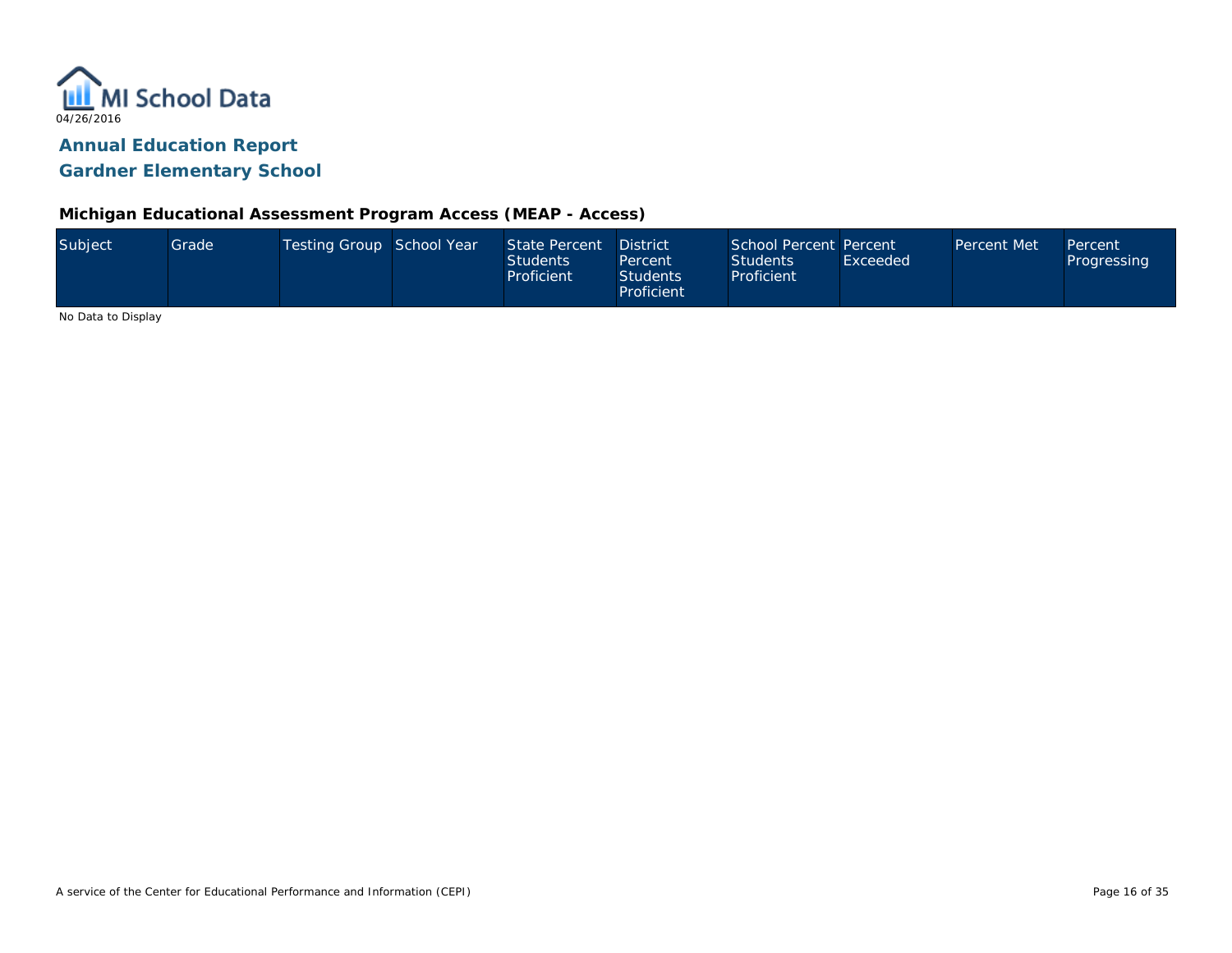

### **MI-Access Functional Independence**

| Subject     | Grade                | Testing Group School Year     |         | <b>State Percent</b><br><b>Students</b><br>Proficient | <b>District</b><br>Percent<br><b>Students</b><br>Proficient | <b>School Percent Percent</b><br><b>Students</b><br>Proficient | Surpassed | Percent<br>Attained | Percent<br>Emerging |
|-------------|----------------------|-------------------------------|---------|-------------------------------------------------------|-------------------------------------------------------------|----------------------------------------------------------------|-----------|---------------------|---------------------|
| Mathematics | 3rd Grade<br>Content | All Students                  | 2013-14 | 81.3%                                                 | 72.2%                                                       | $<10$                                                          | < 10      | < 10                | < 10                |
| Reading     | 3rd Grade<br>Content | <b>All Students</b>           | 2013-14 | 76.5%                                                 | 64.1%                                                       | < 10                                                           | < 10      | < 10                | < 10                |
| Mathematics | 3rd Grade<br>Content | White                         | 2013-14 | 83.6%                                                 | < 10                                                        | < 10                                                           | < 10      | < 10                | < 10                |
| Reading     | 3rd Grade<br>Content | White                         | 2013-14 | 79.2%                                                 | < 10                                                        | < 10                                                           | < 10      | < 10                | < 10                |
| Mathematics | 3rd Grade<br>Content | Female                        | 2013-14 | 77.8%                                                 | 63.3%                                                       | < 10                                                           | < 10      | < 10                | < 10                |
| Reading     | 3rd Grade<br>Content | Female                        | 2013-14 | 77.2%                                                 | 62.1%                                                       | < 10                                                           | < 10      | < 10                | < 10                |
| Mathematics | 3rd Grade<br>Content | Economically<br>Disadvantaged | 2013-14 | 82.3%                                                 | 72%                                                         | $<10$                                                          | < 10      | < 10                | < 10                |
| Reading     | 3rd Grade<br>Content | Economically<br>Disadvantaged | 2013-14 | 75.1%                                                 | 64.9%                                                       | $<10$                                                          | < 10      | < 10                | < 10                |
| Mathematics | 4th Grade<br>Content | <b>All Students</b>           | 2013-14 | 64.9%                                                 | 44.6%                                                       | $<10$                                                          | < 10      | < 10                | < 10                |
| Reading     | 4th Grade<br>Content | <b>All Students</b>           | 2013-14 | 73.9%                                                 | 61.9%                                                       | $<10$                                                          | < 10      | < 10                | < 10                |
| Science     | 4th Grade<br>Content | <b>All Students</b>           | 2013-14 | 47.4%                                                 | 37.1%                                                       | $<10$                                                          | $<10$     | < 10                | $<10$               |
| Mathematics | 4th Grade<br>Content | White                         | 2013-14 | 68.8%                                                 | $<10$                                                       | $<10$                                                          | <10       | < 10                | < 10                |
| Reading     | 4th Grade<br>Content | White                         | 2013-14 | 76.2%                                                 | $<10$                                                       | $<10$                                                          | <10       | < 10                | < 10                |

A service of the Center for Educational Performance and Information (CEPI)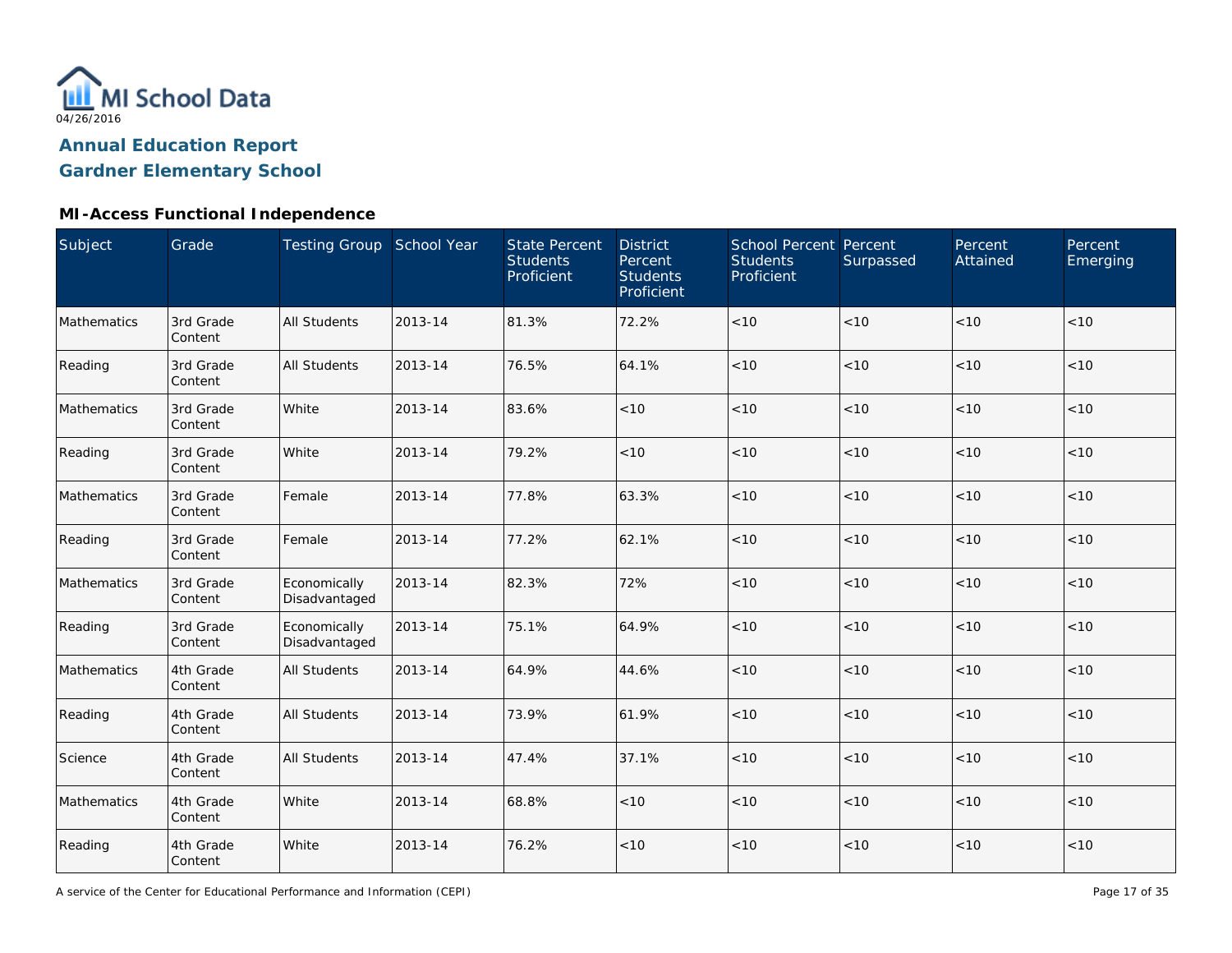

# **MI-Access Functional Independence**

| Subject     | Grade                | Testing Group School Year       |         | <b>State Percent</b><br><b>Students</b><br>Proficient | <b>District</b><br>Percent<br><b>Students</b><br>Proficient | School Percent Percent<br><b>Students</b><br>Proficient | Surpassed | Percent<br>Attained | Percent<br>Emerging |
|-------------|----------------------|---------------------------------|---------|-------------------------------------------------------|-------------------------------------------------------------|---------------------------------------------------------|-----------|---------------------|---------------------|
| Science     | 4th Grade<br>Content | White                           | 2013-14 | 52.6%                                                 | < 10                                                        | < 10                                                    | < 10      | < 10                | < 10                |
| Mathematics | 4th Grade<br>Content | Female                          | 2013-14 | 62.1%                                                 | 53.3%                                                       | < 10                                                    | < 10      | < 10                | < 10                |
| Reading     | 4th Grade<br>Content | Female                          | 2013-14 | 75.3%                                                 | 73.3%                                                       | < 10                                                    | < 10      | < 10                | < 10                |
| Science     | 4th Grade<br>Content | Female                          | 2013-14 | 45.4%                                                 | 35%                                                         | < 10                                                    | < 10      | < 10                | < 10                |
| Mathematics | 4th Grade<br>Content | Economically<br>Disadvantaged   | 2013-14 | 66%                                                   | 45.8%                                                       | < 10                                                    | < 10      | < 10                | < 10                |
| Reading     | 4th Grade<br>Content | Economically<br>Disadvantaged   | 2013-14 | 73.8%                                                 | 64.4%                                                       | < 10                                                    | < 10      | < 10                | < 10                |
| Science     | 4th Grade<br>Content | Economically<br>Disadvantaged   | 2013-14 | 47.9%                                                 | 38.1%                                                       | < 10                                                    | < 10      | < 10                | < 10                |
| Mathematics | 4th Grade<br>Content | English<br>Language<br>Learners | 2013-14 | 65.4%                                                 | < 10                                                        | < 10                                                    | < 10      | < 10                | < 10                |
| Reading     | 4th Grade<br>Content | English<br>Language<br>Learners | 2013-14 | 67.8%                                                 | < 10                                                        | < 10                                                    | < 10      | < 10                | < 10                |
| Science     | 4th Grade<br>Content | English<br>Language<br>Learners | 2013-14 | 27.9%                                                 | 36.4%                                                       | < 10                                                    | < 10      | < 10                | < 10                |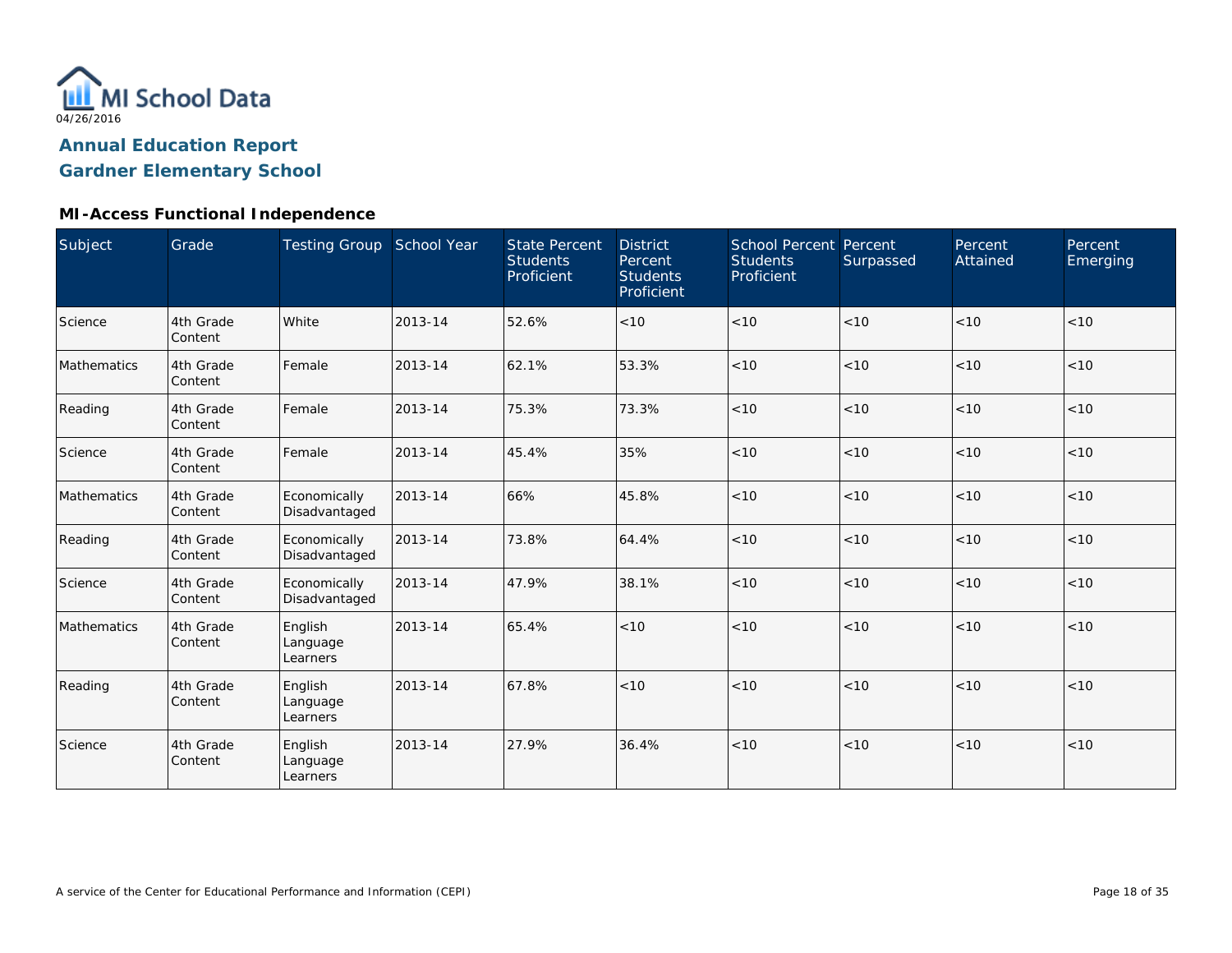

#### **MI-Access Supported Independence**

No Data to Display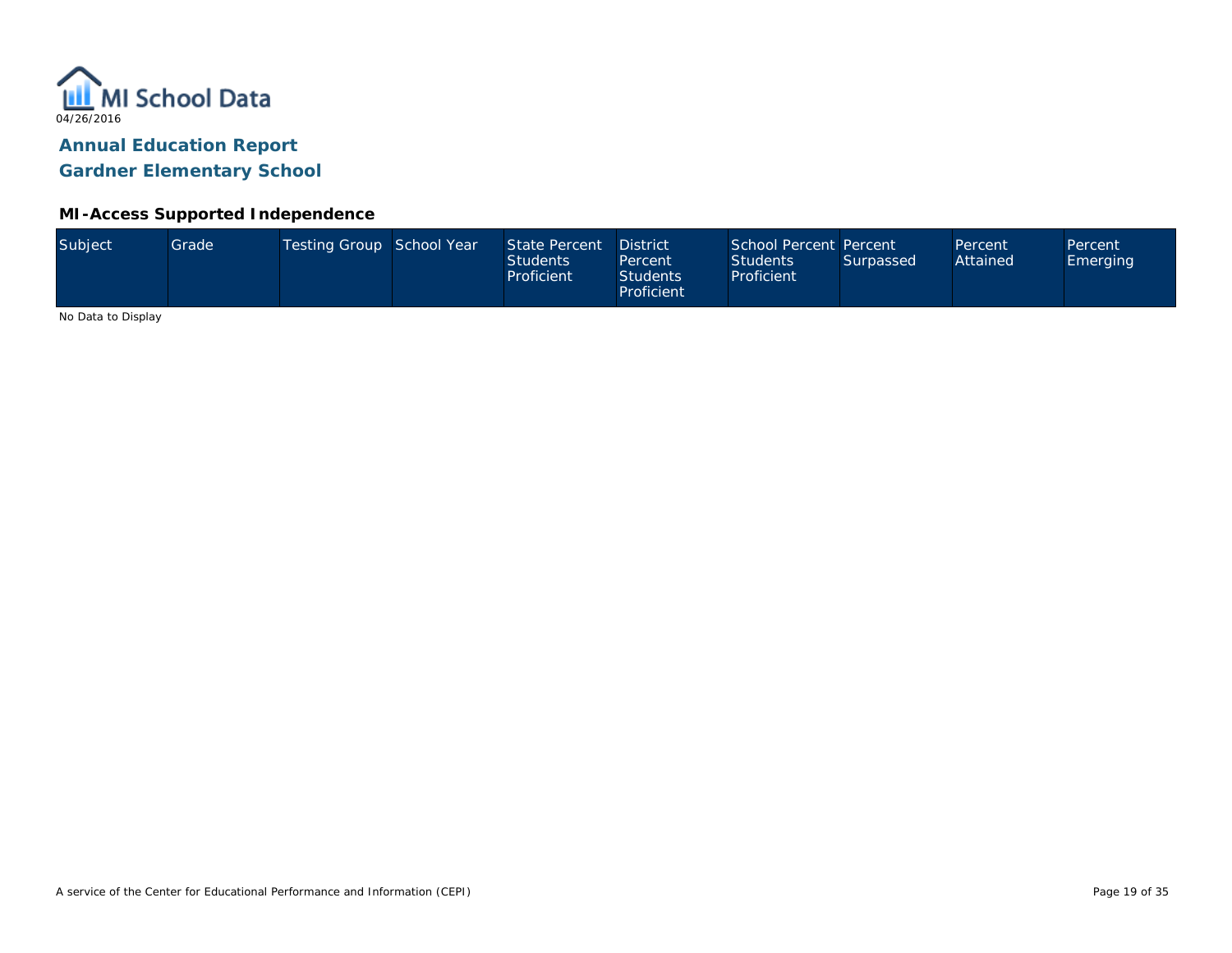

#### **MI-Access Participation**

| Subject<br>Testing Group School Year<br>State Percent<br>School Percent Percent<br>Grade <sup>1</sup><br><b>District</b><br>Percent<br>Attained<br>Students<br><b>Students</b><br>Surpassed<br>Percent<br>Proficient<br>Proficient<br><b>Students</b><br>Proficient |  |  |  |  |  |  |  |  |  | Percent<br><b>Emerging</b> |
|---------------------------------------------------------------------------------------------------------------------------------------------------------------------------------------------------------------------------------------------------------------------|--|--|--|--|--|--|--|--|--|----------------------------|
|---------------------------------------------------------------------------------------------------------------------------------------------------------------------------------------------------------------------------------------------------------------------|--|--|--|--|--|--|--|--|--|----------------------------|

No Data to Display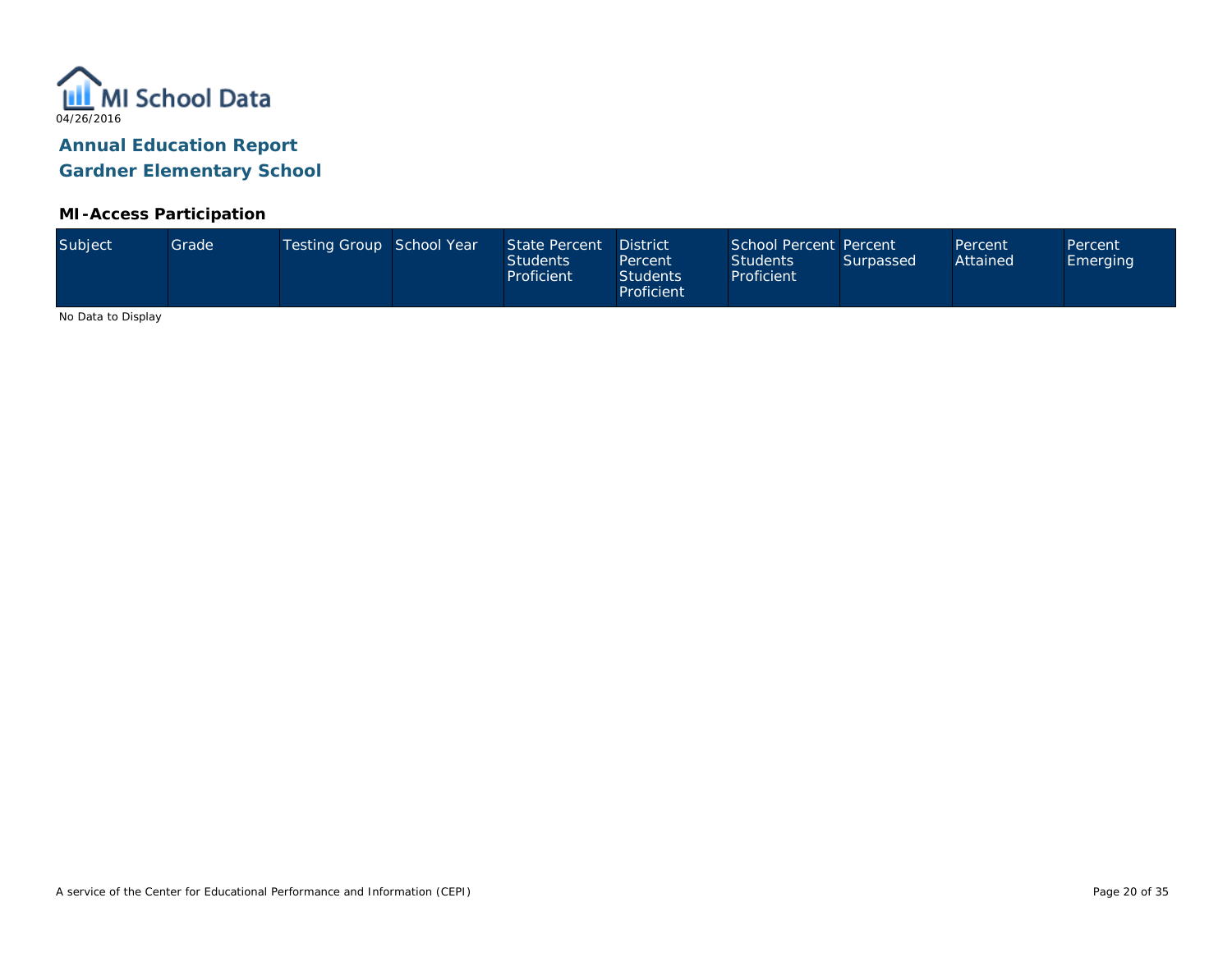

#### **Accountability Details Subject Data**

| <b>Testing</b><br>Group                            | Subject               | <b>State Tested</b><br>Total | State Percent<br>Proficient | <b>District</b><br><b>Tested Total</b> | <b>District</b><br>Percent<br>Proficient* | <b>School Tested School</b><br>Total | Percent<br>Proficient** |
|----------------------------------------------------|-----------------------|------------------------------|-----------------------------|----------------------------------------|-------------------------------------------|--------------------------------------|-------------------------|
| <b>All Students</b>                                | Mathematics           | 98.1%                        | 36.5%                       | 94.6%                                  | N/A                                       | 97.3%                                | N/A                     |
| <b>All Students</b>                                | <b>ELA</b>            | 98.1%                        | 48.5%                       | 94.1%                                  | N/A                                       | 97.3%                                | N/A                     |
| <b>All Students</b>                                | Science               | 97.5%                        | 22.2%                       | 93.1%                                  | N/A                                       | 94.7%                                | N/A                     |
| <b>All Students</b>                                | <b>Social Studies</b> | 97.4%                        | 31.8%                       | 90.4%                                  | N/A                                       | 100%                                 | N/A                     |
| American<br>Indian                                 | Mathematics           | 98.2%                        | 27.8%                       | 94.4%                                  | N/A                                       | N/A                                  | N/A                     |
| American<br>Indian                                 | <b>ELA</b>            | 98%                          | 41.5%                       | 96.3%                                  | N/A                                       | N/A                                  | N/A                     |
| American<br>Indian                                 | Science               | 97.8%                        | 17.7%                       | <30                                    | N/A                                       | N/A                                  | N/A                     |
| American<br>Indian                                 | <b>Social Studies</b> | 97.2%                        | 25.2%                       | <30                                    | N/A                                       | N/A                                  | N/A                     |
| African<br>American                                | <b>Mathematics</b>    | 96.5%                        | 13.5%                       | 94.2%                                  | N/A                                       | 98.5%                                | N/A                     |
| African<br>American                                | <b>ELA</b>            | 96.5%                        | 24.5%                       | 93.6%                                  | N/A                                       | 98.5%                                | N/A                     |
| African<br>American                                | Science               | 95.4%                        | 6.1%                        | 92.7%                                  | N/A                                       | <30                                  | N/A                     |
| African<br>American                                | Social Studies        | 95.2%                        | 11%                         | 89.7%                                  | N/A                                       | <30                                  | N/A                     |
| Asian                                              | <b>Mathematics</b>    | 99.1%                        | 66.3%                       | 96.6%                                  | N/A                                       | <30                                  | N/A                     |
| Asian                                              | <b>ELA</b>            | 98.7%                        | 70.2%                       | 95.5%                                  | N/A                                       | <30                                  | N/A                     |
| Asian                                              | Science               | 99%                          | 38%                         | 97.4%                                  | N/A                                       | N/A                                  | N/A                     |
| Asian                                              | <b>Social Studies</b> | 98.8%                        | 49.6%                       | 96.5%                                  | N/A                                       | N/A                                  | N/A                     |
| Hispanic of Any<br>Race                            | Mathematics           | 98.3%                        | 23.7%                       | 97.1%                                  | N/A                                       | <30                                  | N/A                     |
| Hispanic of Any ELA<br>Race                        |                       | 98.3%                        | 36.1%                       | 97%                                    | N/A                                       | <30                                  | N/A                     |
| Hispanic of Any<br>Race                            | Science               | 97.9%                        | 11.7%                       | 95%                                    | N/A                                       | <30                                  | N/A                     |
| Hispanic of Any<br>Race                            | Social Studies        | 97.5%                        | 20.2%                       | 94%                                    | N/A                                       | $<30$                                | N/A                     |
| Native<br>Hawaiian or<br>Other Pacific<br>Islander | Mathematics           | 99.8%                        | 40.8%                       | <30                                    | N/A                                       | N/A                                  | N/A                     |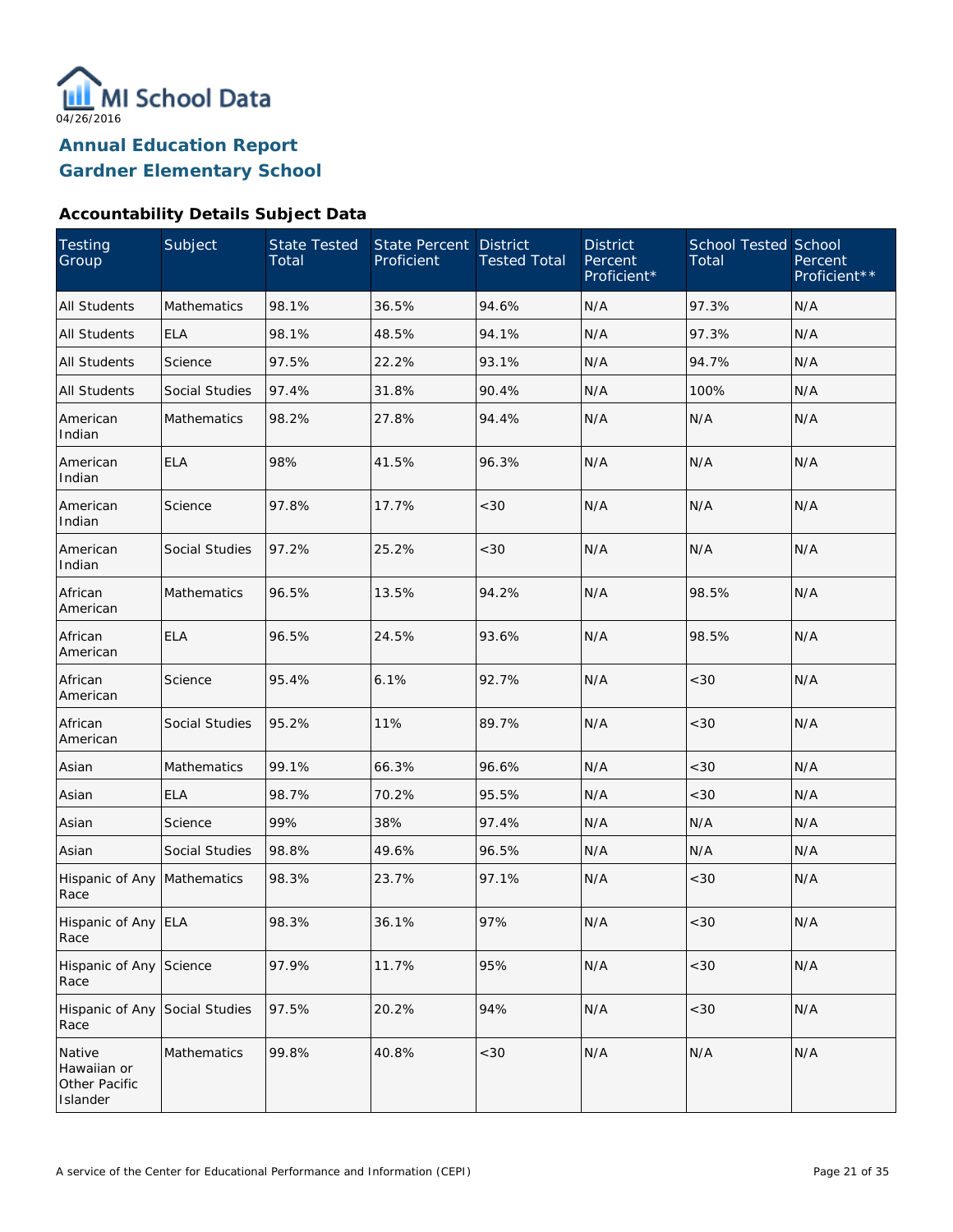

**Annual Education Report**

**Gardner Elementary School**

### **Accountability Details Subject Data**

| <b>Testing</b><br>Group                            | Subject            | <b>State Tested</b><br>Total | State Percent<br>Proficient | <b>District</b><br><b>Tested Total</b> | <b>District</b><br>Percent<br>Proficient* | <b>School Tested School</b><br>Total | Percent<br>Proficient** |
|----------------------------------------------------|--------------------|------------------------------|-----------------------------|----------------------------------------|-------------------------------------------|--------------------------------------|-------------------------|
| Native<br>Hawaiian or<br>Other Pacific<br>Islander | <b>ELA</b>         | 99.3%                        | 53.3%                       | < 30                                   | N/A                                       | N/A                                  | N/A                     |
| Native<br>Hawaiian or<br>Other Pacific<br>Islander | Science            | 99.6%                        | 21.9%                       | < 30                                   | N/A                                       | N/A                                  | N/A                     |
| Native<br>Hawaiian or<br>Other Pacific<br>Islander | Social Studies     | 99.3%                        | 33%                         | < 30                                   | N/A                                       | N/A                                  | N/A                     |
| Two or More<br>Races                               | Mathematics        | 98.5%                        | 33.6%                       | 96%                                    | N/A                                       | <30                                  | N/A                     |
| Two or More<br>Races                               | <b>ELA</b>         | 98.5%                        | 46.9%                       | 98%                                    | N/A                                       | < 30                                 | N/A                     |
| Two or More<br>Races                               | Science            | 98.5%                        | 20.1%                       | $<30$                                  | N/A                                       | N/A                                  | N/A                     |
| Two or More<br>Races                               | Social Studies     | 98.1%                        | 28.3%                       | $<30$                                  | N/A                                       | <30                                  | N/A                     |
| White                                              | <b>Mathematics</b> | 98.5%                        | 42.5%                       | 93.4%                                  | N/A                                       | 97.2%                                | N/A                     |
| White                                              | <b>ELA</b>         | 98.5%                        | 55%                         | 92.8%                                  | N/A                                       | 97.2%                                | N/A                     |
| White                                              | Science            | 98.1%                        | 26.6%                       | 92.6%                                  | N/A                                       | <30                                  | N/A                     |
| White                                              | Social Studies     | 98%                          | 37.3%                       | 88.2%                                  | N/A                                       | < 30                                 | N/A                     |
| Economically<br>Disadvantaged                      | <b>Mathematics</b> | 97.6%                        | 22.5%                       | 94.3%                                  | N/A                                       | 96.9%                                | N/A                     |
| Economically<br>Disadvantaged                      | <b>ELA</b>         | 97.6%                        | 33.7%                       | 93.8%                                  | N/A                                       | 96.9%                                | N/A                     |
| Economically<br>Disadvantaged                      | Science            | 96.8%                        | 11.7%                       | 92.7%                                  | N/A                                       | 94.4%                                | N/A                     |
| Economically<br>Disadvantaged                      | Social Studies     | 96.5%                        | 17.8%                       | 89.9%                                  | N/A                                       | <30                                  | N/A                     |
| English<br>Language<br>Learners                    | Mathematics        | 98.6%                        | 20.3%                       | 97.2%                                  | N/A                                       | 94.1%                                | N/A                     |
| English<br>Language<br>Learners                    | <b>ELA</b>         | 98.2%                        | 24%                         | 97.1%                                  | N/A                                       | 94.1%                                | N/A                     |
| English<br>Language<br>Learners                    | Science            | 98.2%                        | 3.9%                        | 95.4%                                  | N/A                                       | $<30$                                | N/A                     |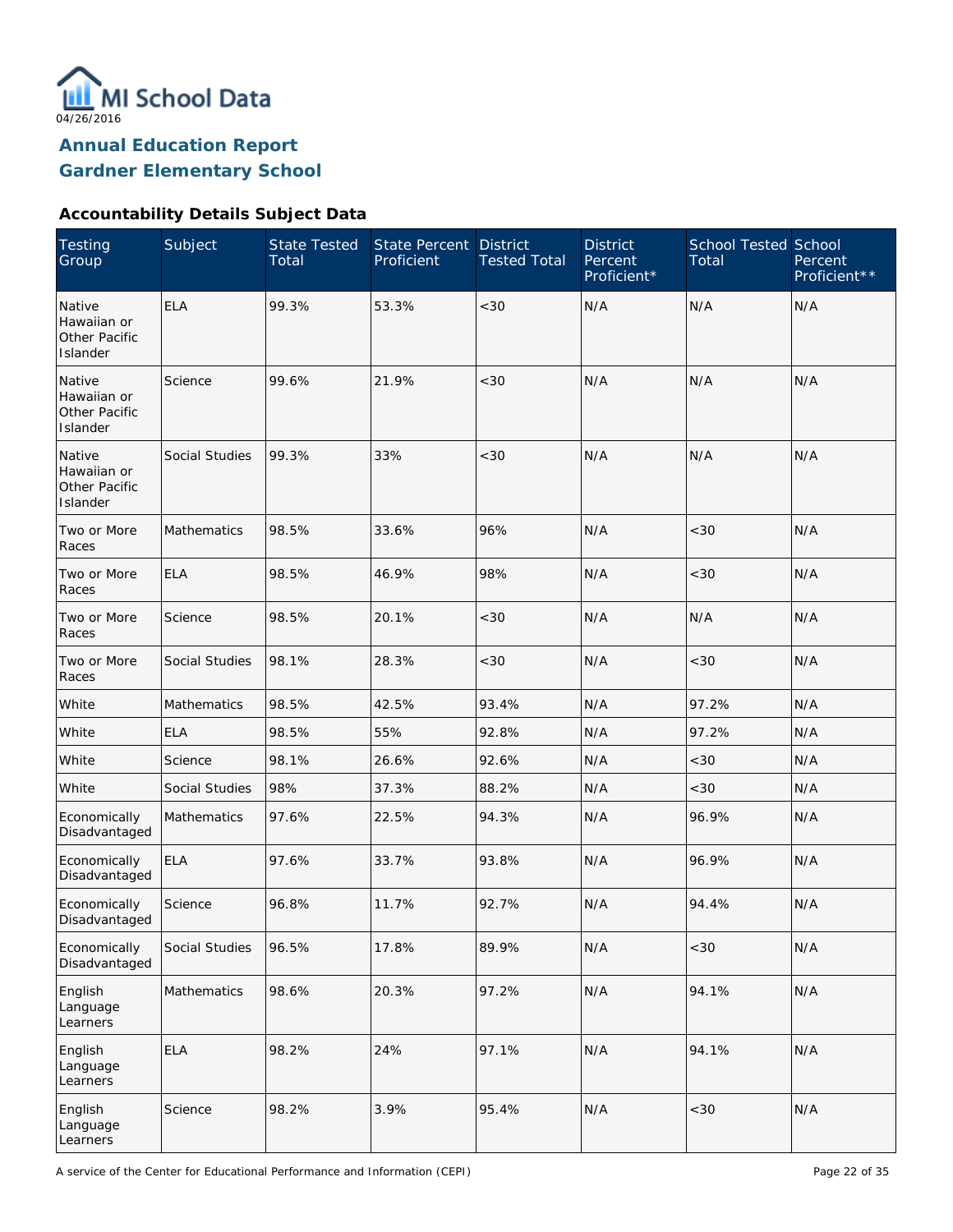

### **Accountability Details Subject Data**

| <b>Testing</b><br>Group              | Subject            | <b>State Tested</b><br>Total | State Percent District<br>Proficient | <b>Tested Total</b> | <b>District</b><br>Percent<br>Proficient* | School Tested School<br>Total | Percent<br>Proficient** |
|--------------------------------------|--------------------|------------------------------|--------------------------------------|---------------------|-------------------------------------------|-------------------------------|-------------------------|
| English<br>Language<br>Learners      | Social Studies     | 97.9%                        | 8.1%                                 | 94.3%               | N/A                                       | <30                           | N/A                     |
| Students With<br>Disabilities        | <b>Mathematics</b> | 97.2%                        | 21.8%                                | 92%                 | N/A                                       | <30                           | N/A                     |
| Students With<br>Disabilities        | <b>ELA</b>         | 96.6%                        | 24.7%                                | 89.2%               | N/A                                       | <30                           | IN/A                    |
| <b>Students With</b><br>Disabilities | Science            | 96.5%                        | 15.4%                                | 90.8%               | N/A                                       | <30                           | IN/A                    |
| <b>Students With</b><br>Disabilities | Social Studies     | 95%                          | 13.9%                                | 80.9%               | N/A                                       | <30                           | IN/A                    |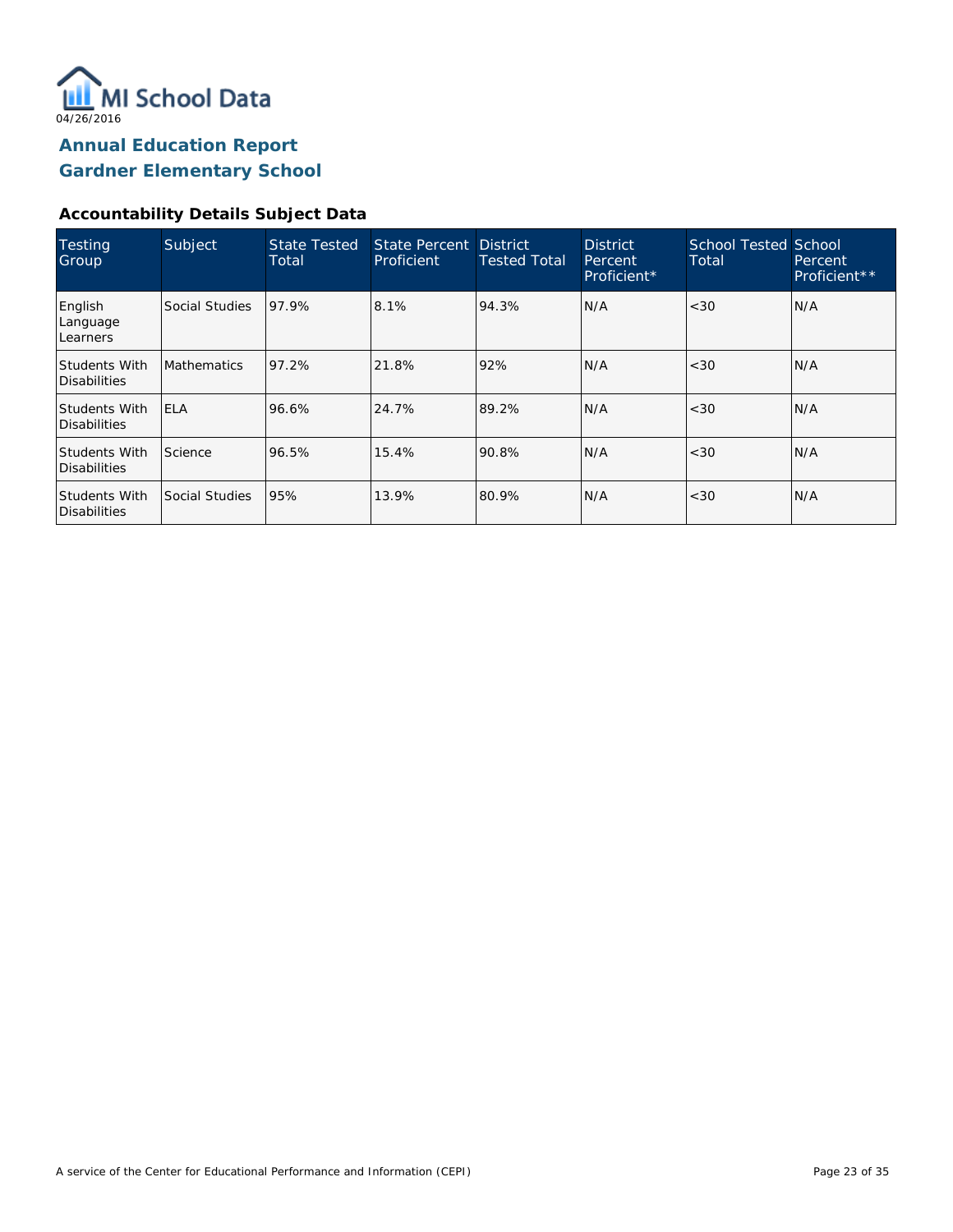

### **Accountability Details Graduation Data**

| Student Group                                        | Statewide | <b>District</b> | School |
|------------------------------------------------------|-----------|-----------------|--------|
| All Students                                         | 78.6%     | 70.3%           | N/A    |
| American Indian                                      | 64.8%     | N/A             | N/A    |
| African American                                     | 64.5%     | 70.3%           | N/A    |
| Asian                                                | 89.1%     | 80.6%           | N/A    |
| Hispanic of Any Race                                 | 68.8%     | 73.7%           | N/A    |
| Native Hawaiian or Other Pacific   78.9%<br>Islander |           | N/A             | N/A    |
| Two or More Races                                    | 74.2%     | N/A             | N/A    |
| White                                                | 82.9%     | 52.5%           | N/A    |
| Female                                               | 82.9%     | N/A             | N/A    |
| Male                                                 | 74.4%     | N/A             | N/A    |
| Economically Disadvantaged                           | 65.6%     | 70.4%           | N/A    |
| English Language Learners                            | 68.2%     | 77.1%           | N/A    |
| <b>Students With Disabilities</b>                    | 55.1%     | 47.8%           | N/A    |
| Bottom 30%                                           | N/A       | N/A             | N/A    |

*\* All data based on students enrolled for a full academic year.*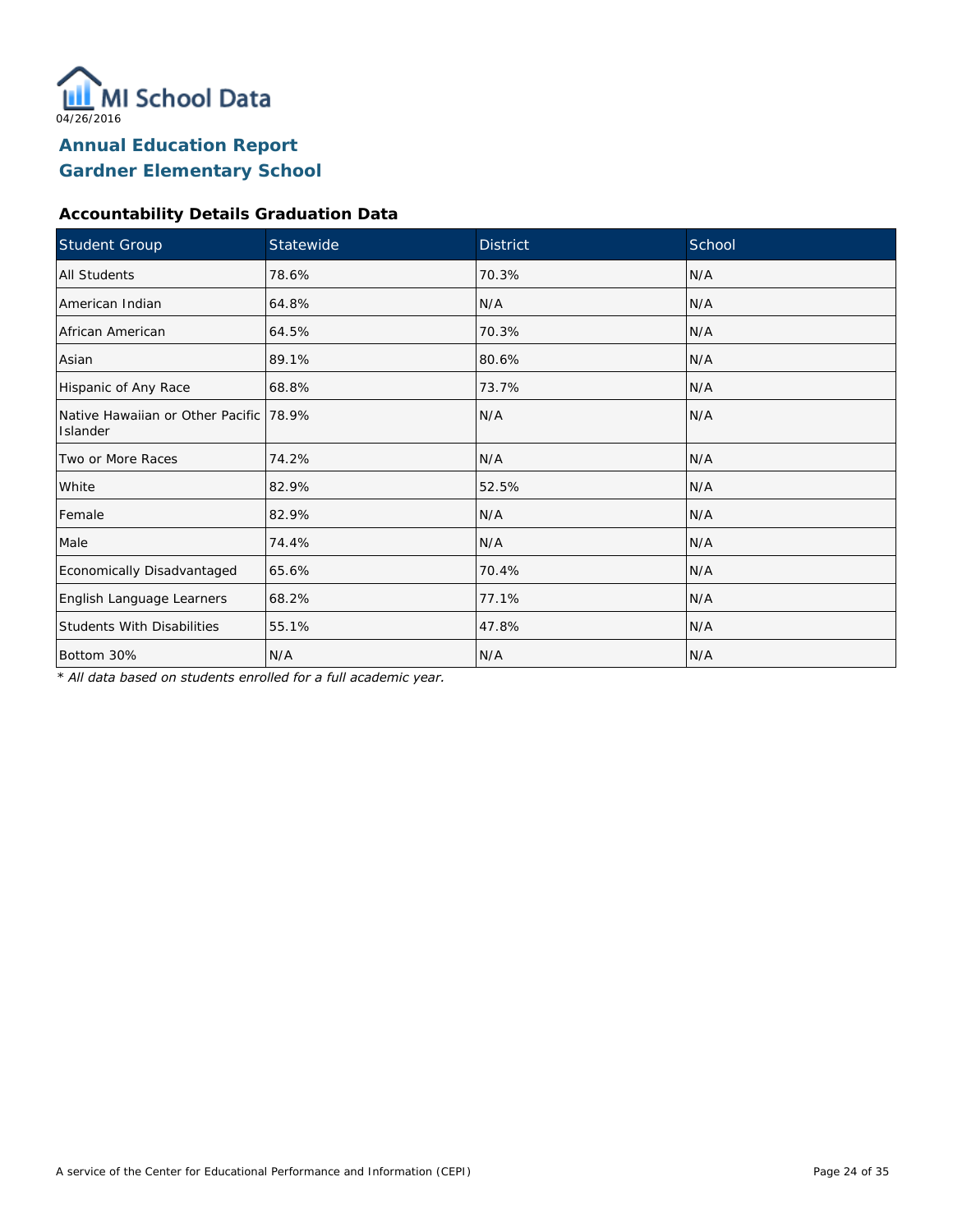

### **Accountability Details Attendance Data**

| <b>Student Group</b> | Statewide <sup>1</sup> | <b>District</b> | School <sup>'</sup> |
|----------------------|------------------------|-----------------|---------------------|
| All Students         | 94.7%                  | 86.1%           | 84.0%               |

*\* All data based on students enrolled for a full academic year.*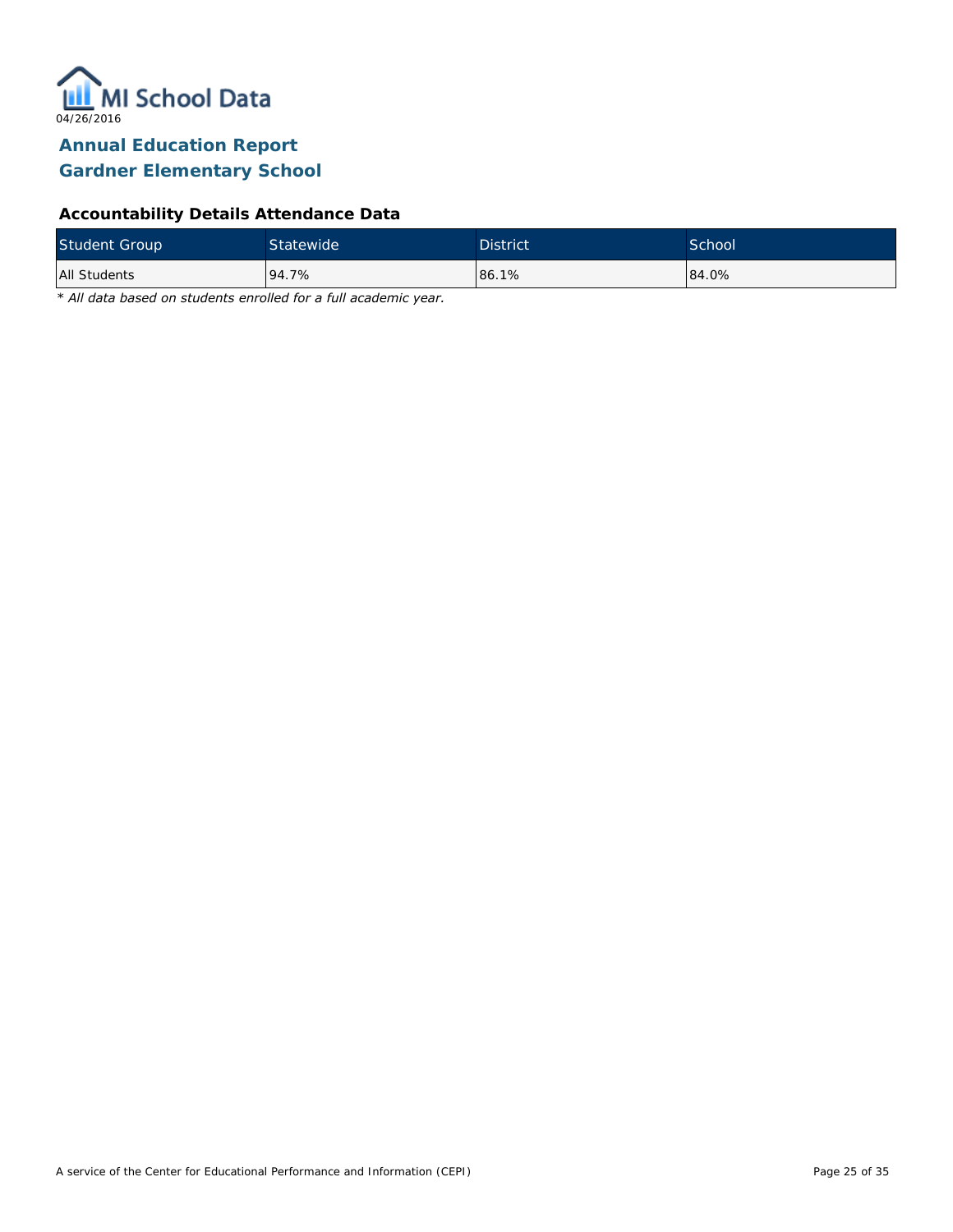

#### **Accountability Status District Data**

| <b>District</b><br><b>Name</b> | Reading<br><b>Status</b> | Reading<br>Score | Writing<br><b>Status</b> | Writina<br>Score | Math<br><b>Status</b> | Math Score Science | <b>Status</b> | Science<br>Score | <b>Social</b><br><b>Studies</b><br><b>Status</b> | Social<br><b>Studies</b><br><b>Score</b> | <b>Overall</b><br><b>Status</b> | Overall<br><b>Score</b> |
|--------------------------------|--------------------------|------------------|--------------------------|------------------|-----------------------|--------------------|---------------|------------------|--------------------------------------------------|------------------------------------------|---------------------------------|-------------------------|
|--------------------------------|--------------------------|------------------|--------------------------|------------------|-----------------------|--------------------|---------------|------------------|--------------------------------------------------|------------------------------------------|---------------------------------|-------------------------|

No Data to Display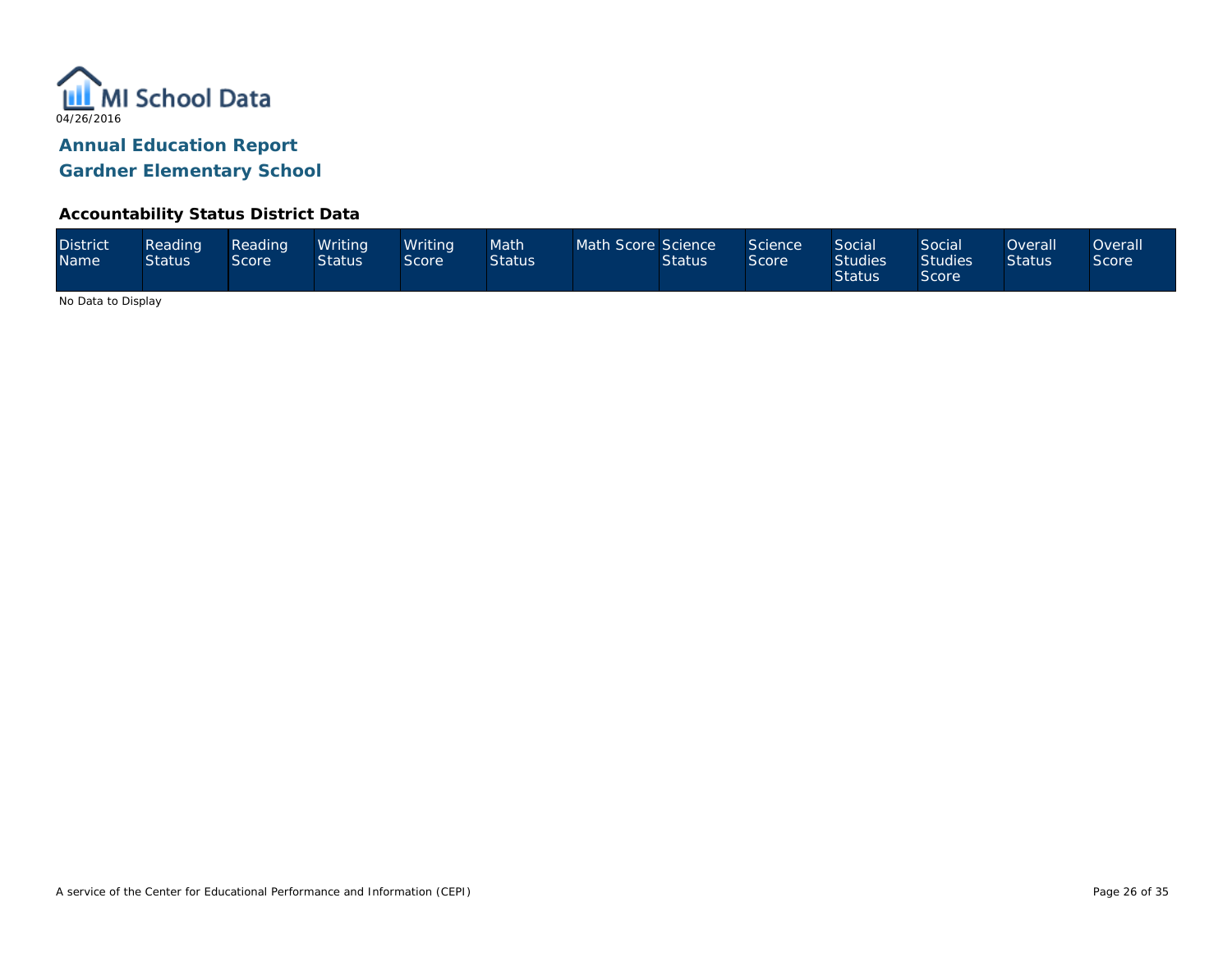

#### **Accountability Status School Data**

| <b>District</b><br>Name <sup>1</sup> | School<br><b>Name</b> | Title 1<br><b>Status</b> | Status \ | Score | Reading Reading Writing Writing<br>Status | Score | Math <sup>1</sup><br>Status | Math<br>Score | Science Science Social<br><b>Status</b> | Score | Studies<br><b>Status</b> | Social<br>Studies<br>Score | Overall<br>- Status I | <b>Overall</b><br><b>Score</b> |
|--------------------------------------|-----------------------|--------------------------|----------|-------|-------------------------------------------|-------|-----------------------------|---------------|-----------------------------------------|-------|--------------------------|----------------------------|-----------------------|--------------------------------|
|--------------------------------------|-----------------------|--------------------------|----------|-------|-------------------------------------------|-------|-----------------------------|---------------|-----------------------------------------|-------|--------------------------|----------------------------|-----------------------|--------------------------------|

No Data to Display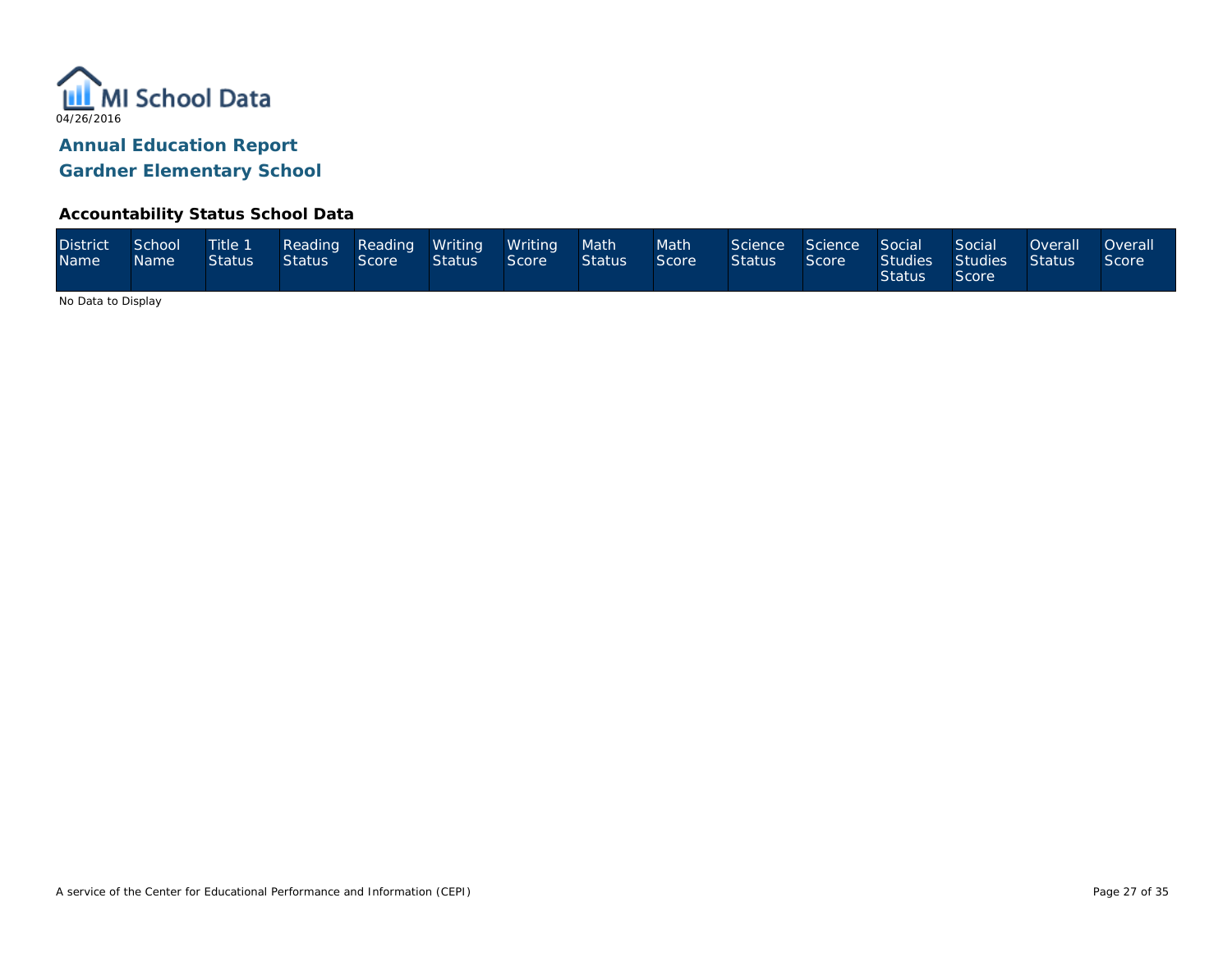

### **Annual Education Report**

### **Gardner Elementary School**

#### **Teacher Quality - Qualification**

|                                                                                                              | Other | B.A. | MA. | <b>P.H.D.</b> |
|--------------------------------------------------------------------------------------------------------------|-------|------|-----|---------------|
| Professional<br>Qualifications of All Public<br>Elementary and<br>Secondary School<br>Teachers in the School |       |      | 19  |               |

*Professional Qualifications are defined by the State and may include information such as the degrees of public school teachers (e.g., percentage of teachers with Bachelors Degrees or Masters Degrees) or the percentage of fully certified teachers*

#### **Teacher Quality - Class**

|                                                                                                                                   | School Aggregate | <b>High-Poverty Schools</b> | Low-Poverty Schools |
|-----------------------------------------------------------------------------------------------------------------------------------|------------------|-----------------------------|---------------------|
| Percentage of Core Academic<br>Subject Elementary and<br>Secondary School Classes not<br>Taught by Highly Qualified<br>l Teachers | $0.0\%$          | $0.0\%$                     | $0.0\%$             |

#### **Teacher Quality - Provisional**

|                                                                                                                  | <b>Certification Percent</b> |
|------------------------------------------------------------------------------------------------------------------|------------------------------|
| Percentage of Public Elementary and Secondary School Teachers   0%<br>in the School with Emergency Certification |                              |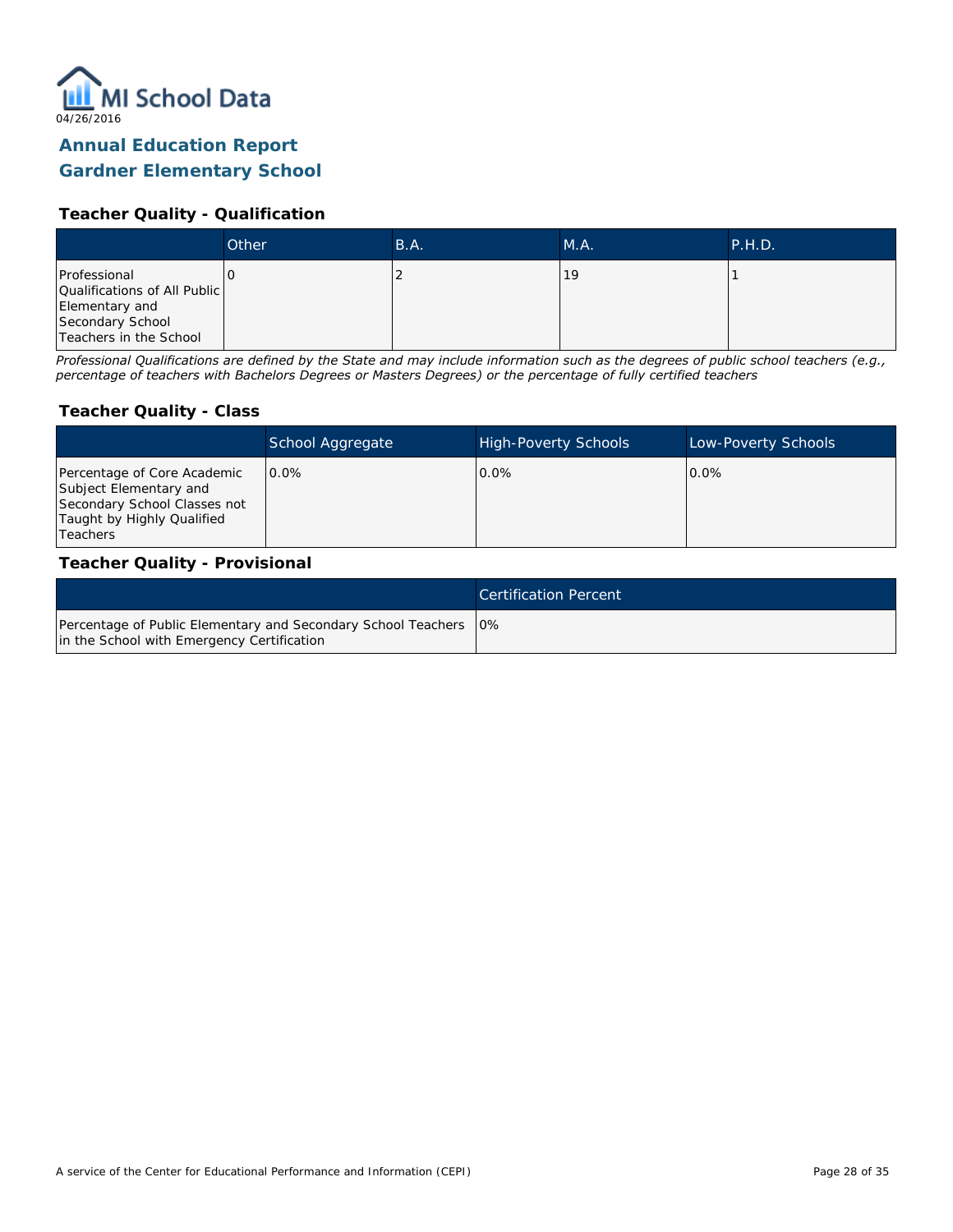

#### **NAEP Grade 4 Math**

|                                                                                                                                                                 | Percent of<br><b>Students</b> | Percent below<br><b>Basic</b>                    | Percent Basic                                         | Percent Proficient                                             | Percent Advanced               |
|-----------------------------------------------------------------------------------------------------------------------------------------------------------------|-------------------------------|--------------------------------------------------|-------------------------------------------------------|----------------------------------------------------------------|--------------------------------|
| <b>All Students</b>                                                                                                                                             | 100                           | 23                                               | 77                                                    | 34                                                             | 5                              |
| Male<br>Female                                                                                                                                                  | 51<br>49                      | 22<br>23                                         | 78<br>77                                              | 36<br>32                                                       | 6<br>$\overline{4}$            |
| National Lunch<br>Program Eligibility<br>Eligible<br>Not Eligible<br>Info not available                                                                         | 47<br>53<br>#                 | 36<br>10<br>$\ddagger$                           | 64<br>90<br>$\ddagger$                                | 17<br>49<br>$\ddagger$                                         | 9<br>$\ddagger$                |
| Race/Ethnicity<br>White<br><b>Black</b><br>Hispanic<br>Asian<br>American<br>Indian/Alaska Native<br>Native<br>Hawaiian/Pacific<br>Islander<br>Two or More Races | 72<br>15<br>6<br>4<br>#<br>3  | 15<br>53<br>38<br>11<br>$\ddagger$<br>$\ddagger$ | 85<br>47<br>62<br>89<br>$\ddagger$<br>ŧ<br>$\ddagger$ | 39<br>10<br>21<br>58<br>$\ddagger$<br>$\ddagger$<br>$\ddagger$ | 5<br>8#35<br>3<br>19<br>‡<br>‡ |
| Student classified as<br>having a disability<br><b>SD</b><br>Not SD                                                                                             | 12<br>88                      | 47<br>19                                         | 53<br>81                                              | 14<br>37                                                       | 5                              |
| Student is an English<br>Language Learner<br><b>ELL</b><br>Not ELL                                                                                              | 5<br>95                       | 42<br>22                                         | 58<br>78                                              | 16<br>35                                                       | 5                              |

*‡ Reporting Standards not met. Note: Observed differences are not necessarily statistically significant. Detail may not sum to total because of rounding. SOURCE: U.S. Department of Education. Institute for Education Sciences. National Center for Education Statistics. National Assessment of Educational Progress (NAEP) 2015 Mathematics Achievement.*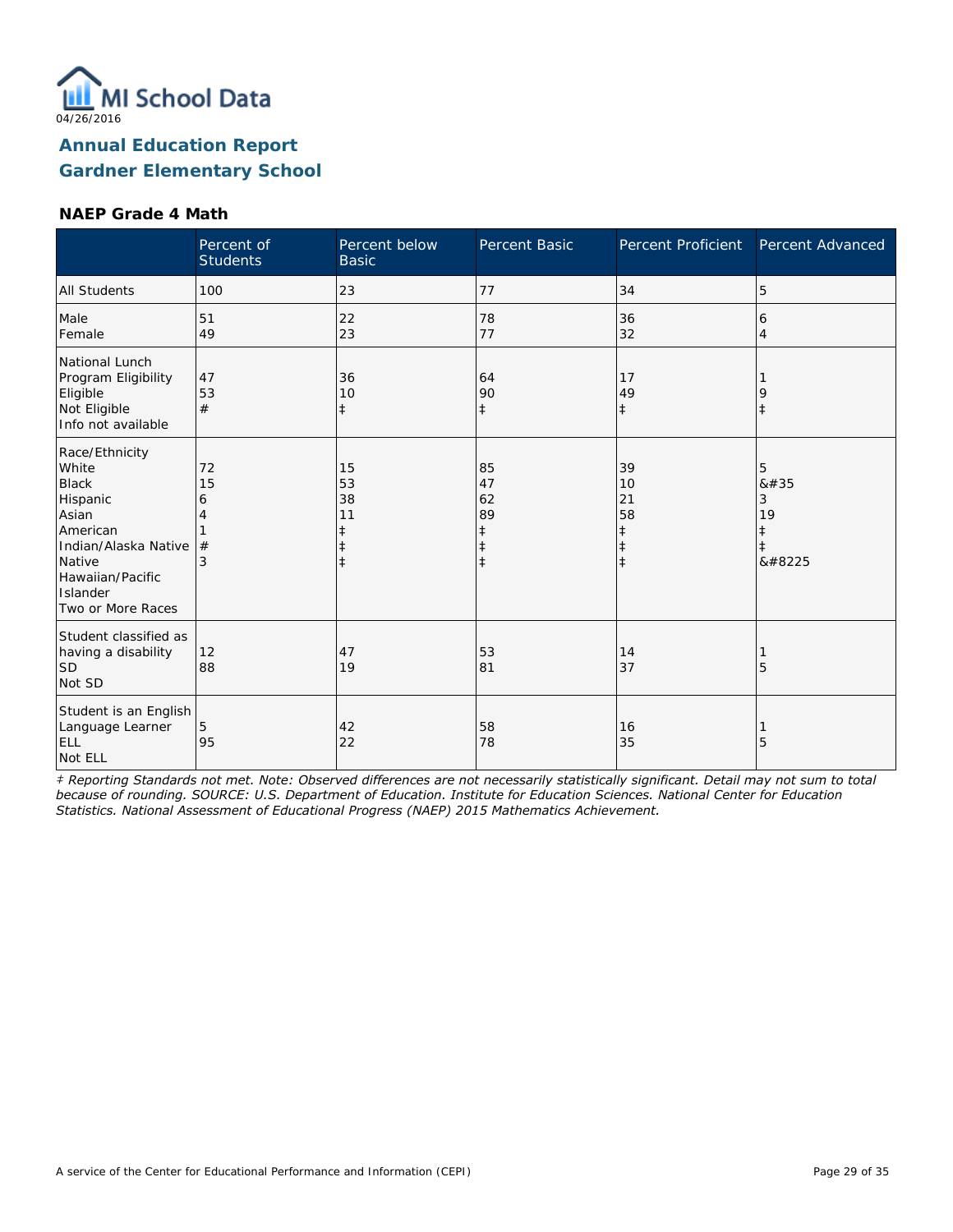

#### **NAEP Grade 8 Math**

|                                                                                                                                                                 | Percent of<br><b>Students</b>             | Percent below<br><b>Basic</b>                    | Percent Basic                                | Percent Proficient                     | Percent Advanced      |
|-----------------------------------------------------------------------------------------------------------------------------------------------------------------|-------------------------------------------|--------------------------------------------------|----------------------------------------------|----------------------------------------|-----------------------|
| <b>All Students</b>                                                                                                                                             | 100                                       | 32                                               | 39                                           | 22                                     | 7                     |
| Male<br>Female                                                                                                                                                  | 51<br>49                                  | 31<br>34                                         | 39<br>39                                     | 23<br>21                               | 6                     |
| National Lunch<br>Program Eligibility<br>Eligible<br>Not Eligible<br>Info not available                                                                         | 45<br>55<br>#                             | 48<br>19<br>$\ddagger$                           | 39<br>40<br>$\ddagger$                       | 12<br>30<br>$\ddagger$                 | 2<br>11<br>$\ddagger$ |
| Race/Ethnicity<br>White<br><b>Black</b><br>Hispanic<br>Asian<br>American<br>Indian/Alaska Native<br>Native<br>Hawaiian/Pacific<br>Islander<br>Two or More Races | 69<br>20<br>4<br>3<br>#<br>$\overline{2}$ | 23<br>66<br>38<br>11<br>ŧ<br>$\ddagger$<br>$\pm$ | 43<br>29<br>44<br>18<br>ŧ<br>ŧ<br>$\ddagger$ | 26<br>5<br>15<br>39<br>ŧ<br>$\ddagger$ | #<br>4<br>32          |
| Student classified as<br>having a disability<br>SD <sup>1</sup><br>Not SD                                                                                       | 11<br>89                                  | 77<br>27                                         | 19<br>41                                     | 3<br>24                                | #                     |
| Student is an English<br>Language Learner<br><b>ELL</b><br>Not ELL                                                                                              | 3<br>97                                   | 54<br>32                                         | 33<br>39                                     | 11<br>22                               | 2                     |

*‡ Reporting Standards not met. NOTE: Observed differences are not necessarily statistically significant. Detail may not sum to total because of rounding. SOURCE: U.S. Department of Education. Institute for Education Sciences. National Center for Education Statistics. National Assessment of Educational Progress (NAEP) 2015 Mathematics Achievement.*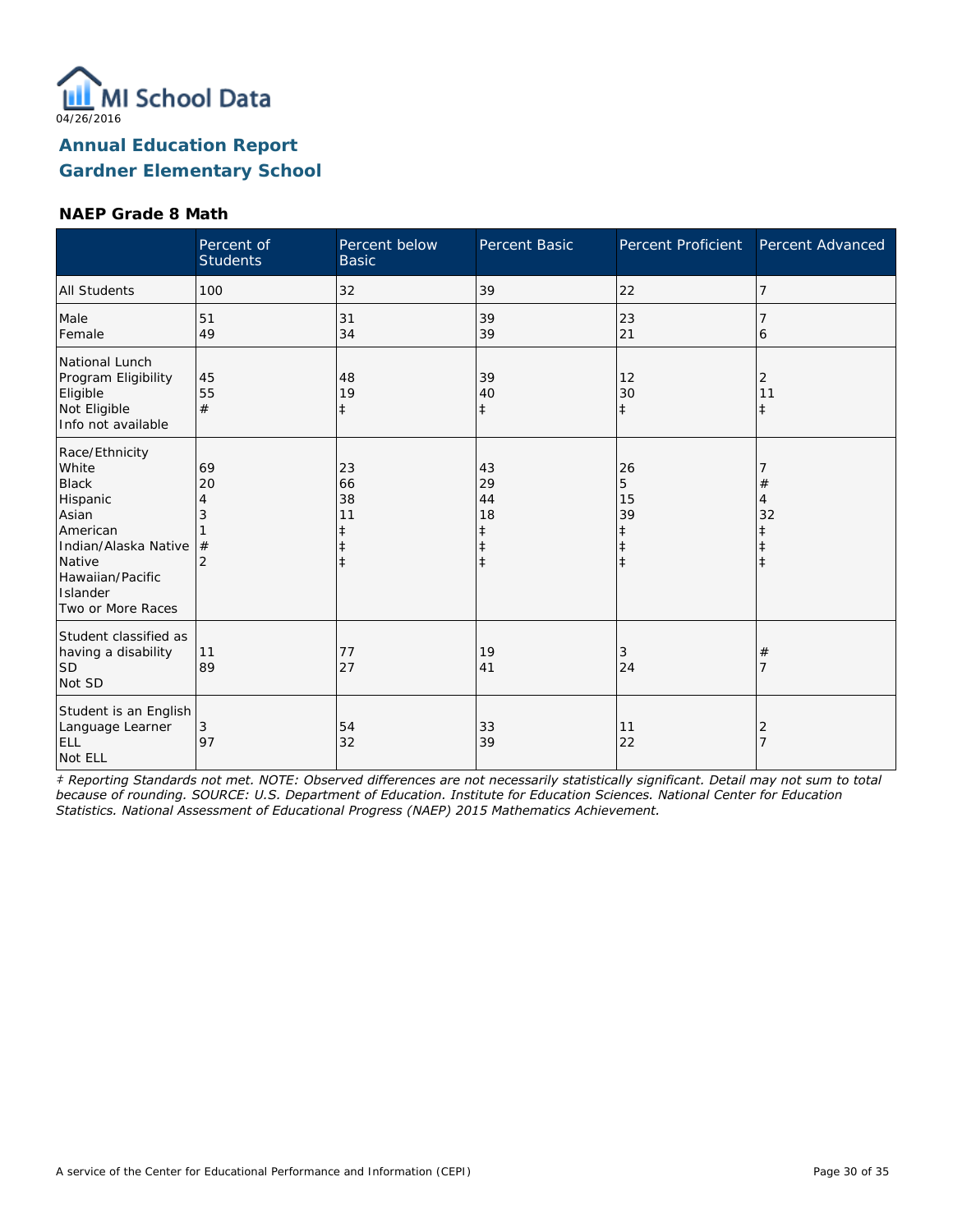

#### **NAEP Grade 12 Math**

|                                                                                                                                                | Percent of<br><b>Students</b> | Percent below<br><b>Basic</b>       | Percent Basic                       | Percent Proficient                             | Percent Advanced           |
|------------------------------------------------------------------------------------------------------------------------------------------------|-------------------------------|-------------------------------------|-------------------------------------|------------------------------------------------|----------------------------|
| <b>All Students</b>                                                                                                                            | 100                           | 34                                  | 41                                  | 23                                             | 2                          |
| Male<br>Female                                                                                                                                 | 51<br>49                      | 32<br>35                            | 41<br>42                            | 26<br>22                                       |                            |
| National Lunch<br>Program Eligibility<br>Eligible<br>Not Eligible<br>Info not available                                                        | 35<br>64<br>$\Omega$          | 54<br>22<br>$\overline{O}$          | 37<br>44<br>0                       | 9<br>32<br>$\Omega$                            | 0<br>2<br>$\mathbf{O}$     |
| Race/Ethnicity<br>White<br><b>Black</b><br>Hispanic<br>Asian<br>American Indian<br>Native<br>Hawaiian/Pacific<br>Islander<br>Two or More Races | 76<br>14<br>5<br>3<br>Ω       | 26<br>68<br>58<br>26<br>O<br>Ω<br>Ω | 42<br>27<br>33<br>32<br>0<br>0<br>O | 30<br>5<br>9<br>35<br>0<br>$\circ$<br>$\Omega$ | 2<br>O<br>Ω<br>Ω<br>O<br>0 |
| Student classified as<br>having a disability<br> SD<br>Not SD                                                                                  | 9<br>91                       | 78<br>30                            | 19<br>43                            | 3<br>25                                        | 0<br>$\overline{2}$        |
| Student is an English<br>Language Learner<br><b>ELL</b><br>Not ELL                                                                             | $\overline{2}$<br>98          | 0<br>33                             | 0<br>41                             | 0<br>24                                        | 0<br>$\overline{2}$        |

*‡ Reporting Standards not met. NOTE: Observed differences are not necessarily statistically significant. Detail may not sum to total because of rounding. SOURCE: U.S. Department of Education. Institute for Education Sciences. National Center for Education Statistics. National Assessment of Educational Progress (NAEP) 2015 Mathematics Achievement.*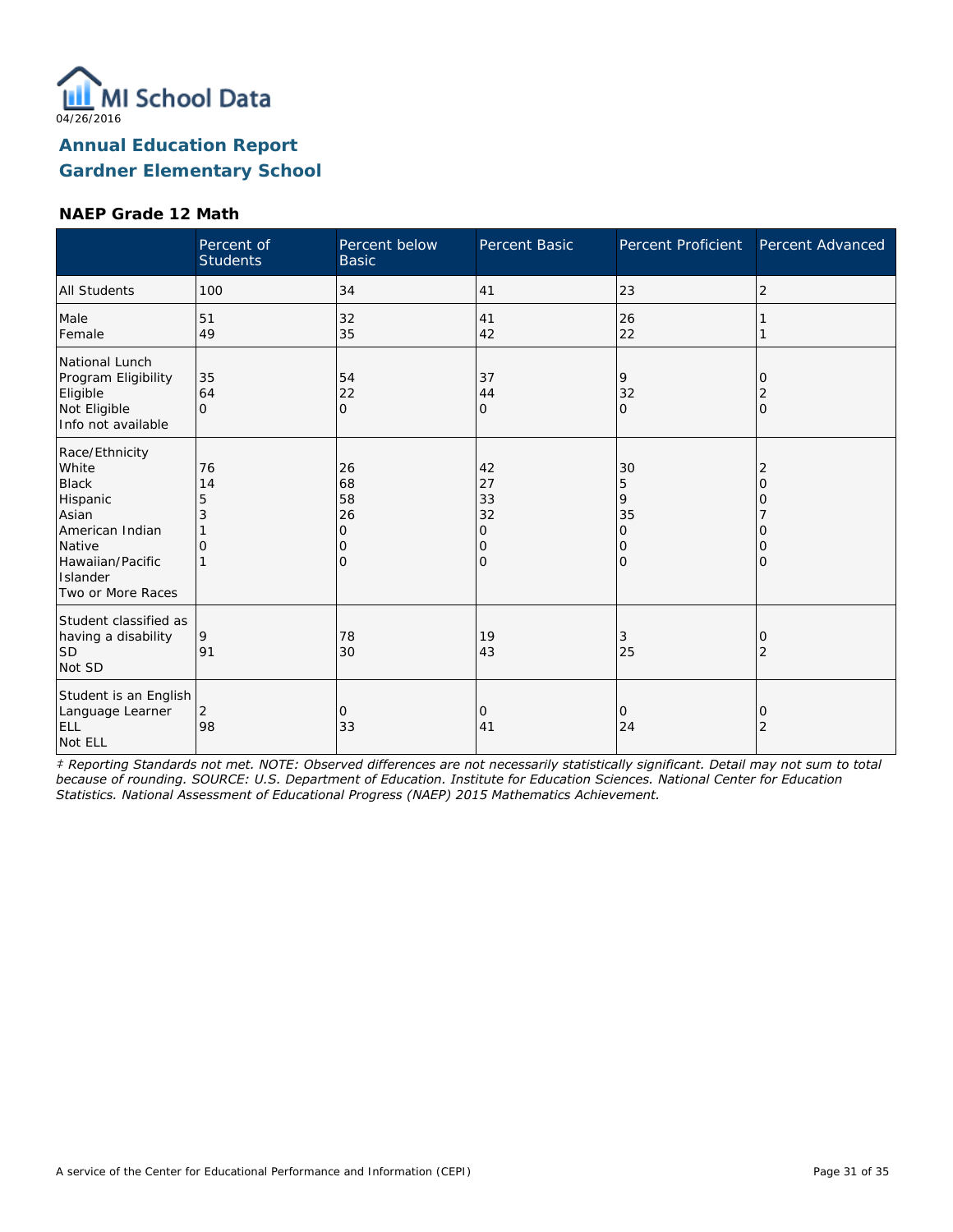

#### **NAEP Grade 4 Reading**

|                                                                                                                                                                        | Percent of<br><b>Students</b> | Percent below<br><b>Basic</b>                          | Percent Basic                                          | Percent Proficient                           | Percent Advanced           |
|------------------------------------------------------------------------------------------------------------------------------------------------------------------------|-------------------------------|--------------------------------------------------------|--------------------------------------------------------|----------------------------------------------|----------------------------|
| All Students                                                                                                                                                           | 100                           | 37                                                     | 63                                                     | 29                                           | 5                          |
| Male<br>Female                                                                                                                                                         | 50<br>50                      | 39<br>34                                               | 61<br>66                                               | 26<br>31                                     | 5<br>6                     |
| National Lunch<br>Program Eligibility<br>Eligible<br>Not Eligible<br>Info not available                                                                                | 48<br>52<br>#                 | 50<br>24<br>$\ddagger$                                 | 50<br>76<br>$\ddagger$                                 | 16<br>40<br>$\ddagger$                       | 8<br>$\ddagger$            |
| Race/Ethnicity<br>White<br><b>Black</b><br>Hispanic<br>Asian<br>American<br>Indian/Alaska Native<br>Native<br>Hawaiian/Pacific<br><b>Islander</b><br>Two or More Races | 72<br>14<br>6<br>#<br>3       | 32<br>66<br>49<br>16<br>$\ddagger$<br>$\ddagger$<br>30 | 68<br>34<br>51<br>84<br>$\ddagger$<br>$\ddagger$<br>70 | 32<br>9<br>17<br>49<br>‡<br>$\ddagger$<br>37 | 6<br>15<br>$\ddagger$<br>8 |
| Student classified as<br>having a disability<br><b>SD</b><br>Not SD                                                                                                    | 12<br>88                      | 76<br>32                                               | 24<br>68                                               | 7<br>31                                      | #<br>6                     |
| Student is an English<br>Language Learner<br>ELL<br>Not ELL                                                                                                            | $\overline{4}$<br>96          | 52<br>36                                               | 48<br>64                                               | 16<br>29                                     | 2<br>5                     |

*# Rounds to zero*

*‡ Reporting Standards not met. NOTE: Observed differences are not necessarily statistically significant. Detail may not sum to total because of rounding. SOURCE: U.S. Department of Education, Institute of Education Sciences, National Center for Education Statistics, National Assessment of Educational Progress (NAEP), 2015 Reading Assessment.*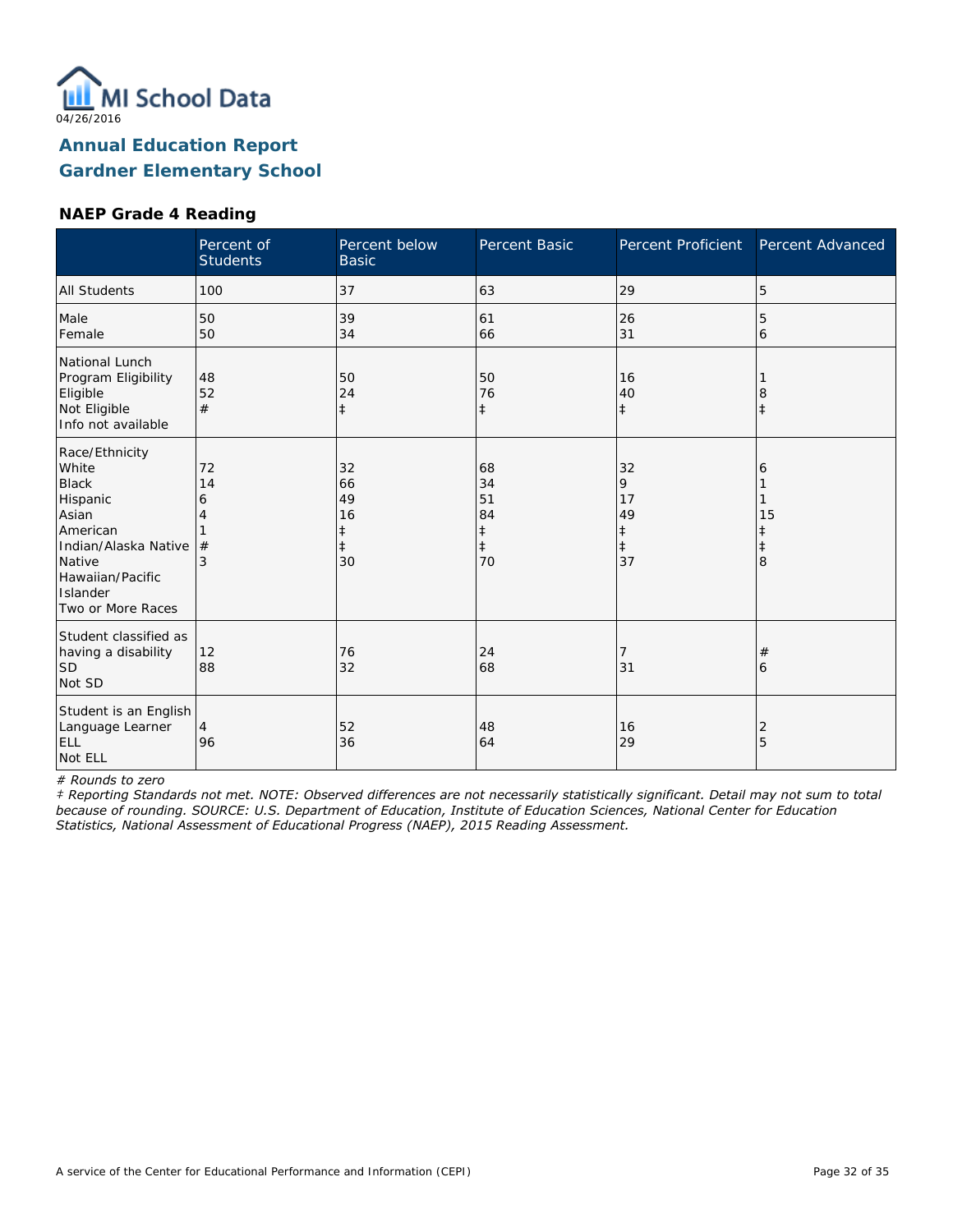

### **NAEP Grade 8 Reading**

|                                                                                                                                            | Percent of<br><b>Students</b> | Percent below<br><b>Basic</b>    | Percent Basic                      | Percent Proficient                              | Percent Advanced                        |
|--------------------------------------------------------------------------------------------------------------------------------------------|-------------------------------|----------------------------------|------------------------------------|-------------------------------------------------|-----------------------------------------|
| All Students                                                                                                                               | 100                           | 24                               | 44                                 | 29                                              | 3                                       |
| Male<br>Female                                                                                                                             | 51<br>49                      | 29<br>20                         | 45<br>42                           | 25<br>34                                        | 2<br>$\overline{4}$                     |
| National Lunch<br>Program Eligibility<br>Eligible<br>Not Eligible<br>Info not available                                                    | 45<br>55<br>#                 | 37<br>14<br>$\ddagger$           | 45<br>43<br>$\ddagger$             | 17<br>39<br>$\ddagger$                          | $\ddagger$                              |
| Race/Ethnicity<br>White<br><b>Black</b><br>Hispanic<br>Asian/Pacific Islander 3<br>American<br>Indian/Alaska Native 2<br>Two or More Races | 69<br>20                      | 18<br>47<br>27<br>13<br>$^\ddag$ | 44<br>44<br>41<br>35<br>$\ddagger$ | 34<br>9<br>29<br>41<br>$\ddagger$<br>$\ddagger$ | 3<br>8#35<br>3<br>10<br>ŧ<br>$\ddagger$ |
| Student classified as<br>having a disability<br><b>SD</b><br>Not SD                                                                        | 10<br>90                      | 64<br>20                         | 30<br>45                           | 5<br>32                                         | $\#$<br>3                               |
| Student is an English<br>Language Learner<br><b>ELL</b><br>Not ELL                                                                         | 3<br>97                       | 57<br>23                         | 37<br>44                           | 6<br>30                                         | $\#$<br>3                               |

*# Rounds to zero*

*‡ Reporting Standards not met. NOTE: Observed differences are not necessarily statistically significant. Detail may not sum to total because of rounding. SOURCE: U.S. Department of Education, Institute of Education Sciences, National Center for Education Statistics, National Assessment of Educational Progress (NAEP), 2015 Reading Assessment.*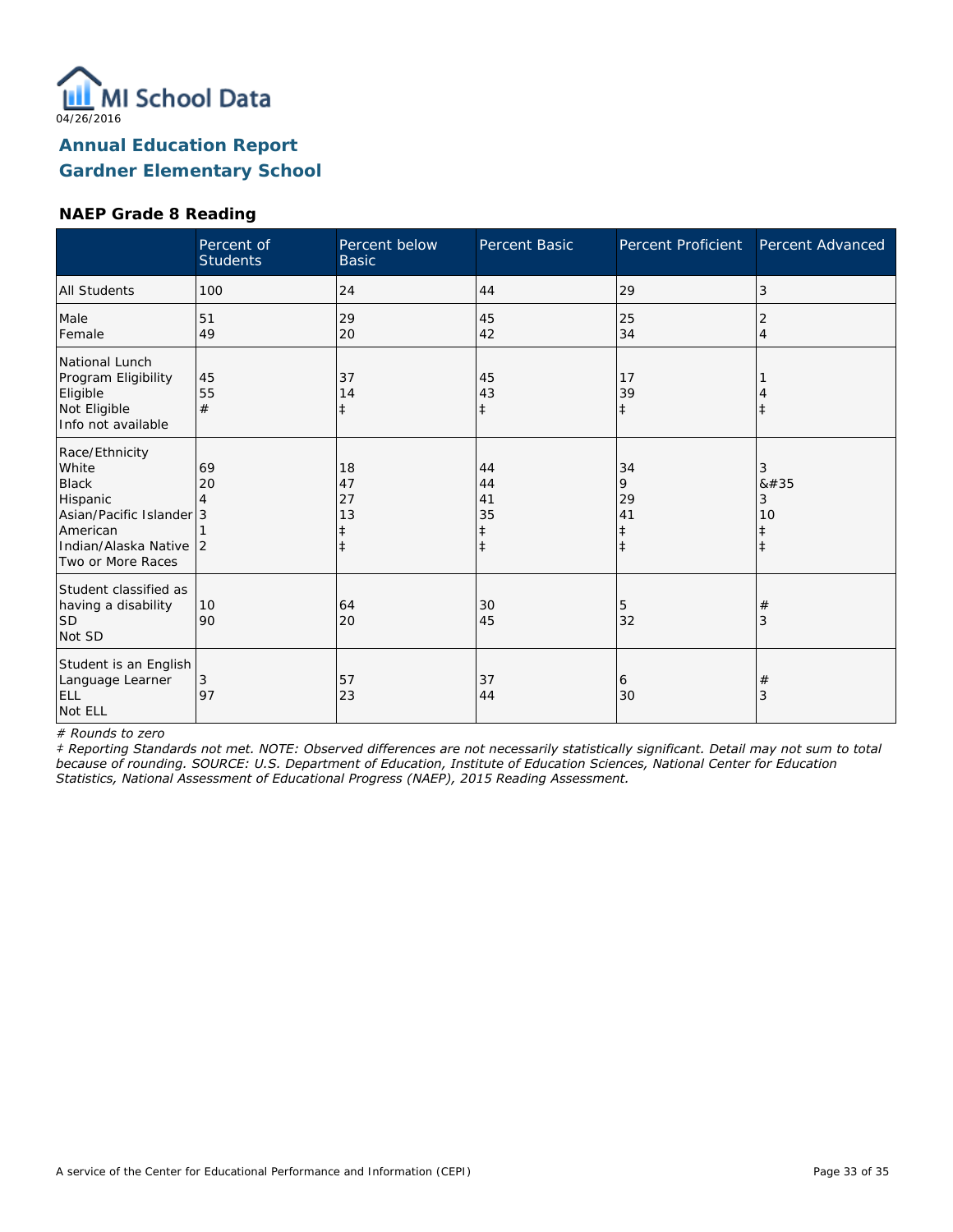

#### **NAEP Grade 12 Reading**

|                                                                                                                                                | Percent of<br><b>Students</b>       | Percent below<br><b>Basic</b>       | Percent Basic                             | Percent Proficient                             | Percent Advanced                          |
|------------------------------------------------------------------------------------------------------------------------------------------------|-------------------------------------|-------------------------------------|-------------------------------------------|------------------------------------------------|-------------------------------------------|
| <b>All Students</b>                                                                                                                            | 100                                 | 26                                  | 5                                         | 27                                             | 5                                         |
| Male<br>Female                                                                                                                                 | 50<br>50                            | 31<br>20                            | 37<br>37                                  | 28<br>37                                       | 4<br>6                                    |
| National Lunch<br>Program Eligibility<br>Eligible<br>Not Eligible<br>Info not available                                                        | 35<br>64                            | 37<br>19<br>0                       | 39<br>36<br>$\overline{O}$                | 22<br>38<br>$\Omega$                           | 2<br>$\Omega$                             |
| Race/Ethnicity<br>White<br><b>Black</b><br>Hispanic<br>Asian<br>American Indian<br>Native<br>Hawaiian/Pacific<br>Islander<br>Two or More Races | 76<br>14<br>5<br>3<br>0<br>$\Omega$ | 20<br>52<br>34<br>21<br>0<br>0<br>O | 38<br>36<br>44<br>26<br>0<br>0<br>$\circ$ | 36<br>12<br>21<br>41<br>0<br>0<br>$\mathbf{O}$ | 6<br>$\Omega$<br>12<br>0<br>0<br>$\Omega$ |
| Student classified as<br>having a disability<br><b>SD</b><br>Not SD                                                                            | 93                                  | 66<br>23                            | 25<br>38                                  | 8<br>34                                        | 5                                         |
| Student is an English<br>Language Learner<br>ELL<br>Not ELL                                                                                    | 2<br>98                             | 0<br>25                             | 0<br>37                                   | 0<br>33                                        | 0<br>5                                    |

*# Rounds to zero*

*‡ Reporting Standards not met. NOTE: Observed differences are not necessarily statistically significant. Detail may not sum to total because of rounding. SOURCE: U.S. Department of Education, Institute of Education Sciences, National Center for Education Statistics, National Assessment of Educational Progress (NAEP), 2015 Reading Assessment.*